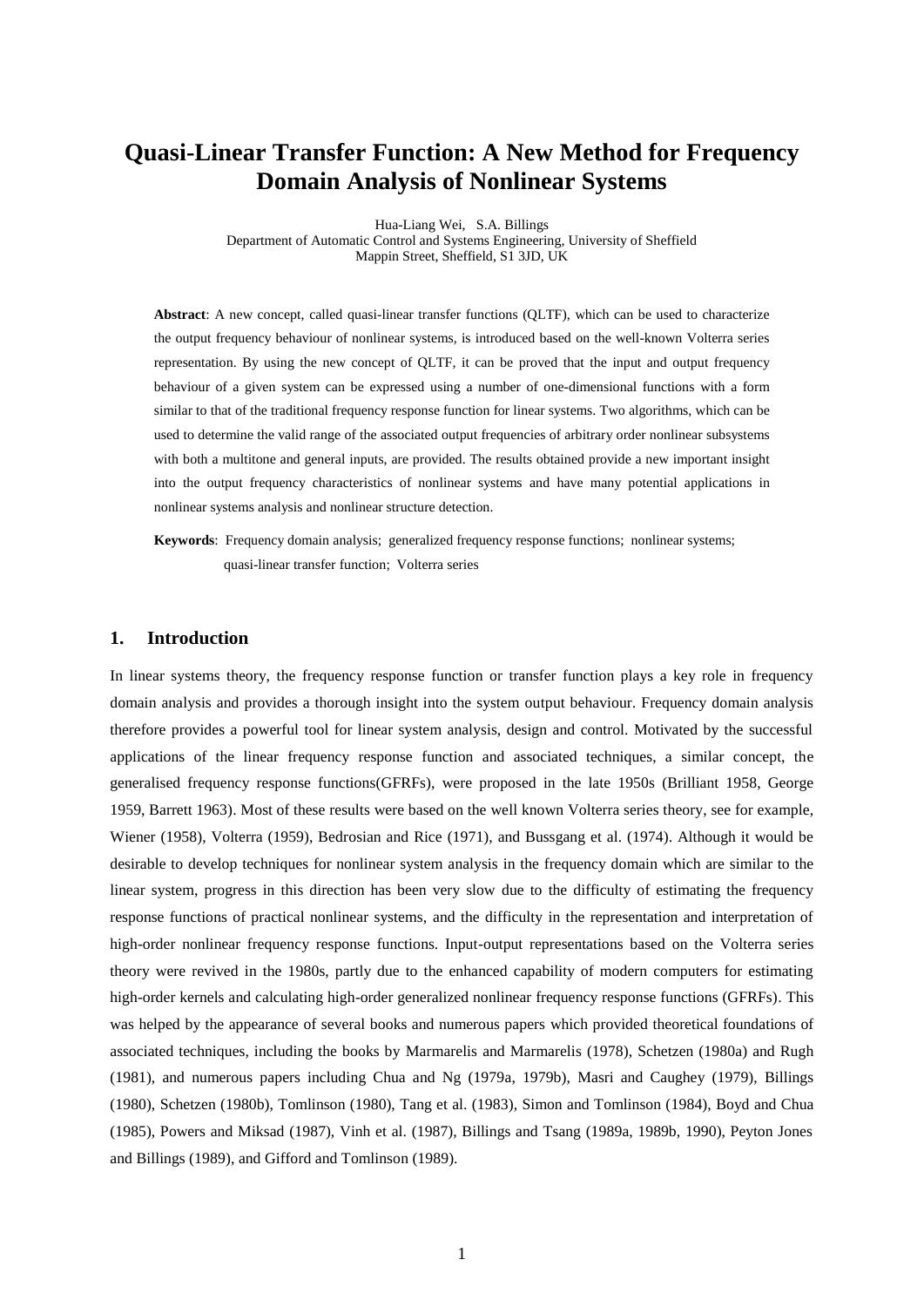The computational problems associated with estimating the GFRFs directly from input-output observational data sets and the difficulties in physical interpretation of these functions have strongly limited the application of GFRFs. Recent developments relating to the connection between nonlinear spectral analysis (Billings and Tsang 1989a, 1989b, 1990) and the NARMAX methodology (Leontaritis and Billings 1985), has, however, overcome many of the difficulties associated with the estimation of GFRFs, which can now easily be obtained from time domain models, see for example, Peyton Jones and Billings (1989), Billings and Peyton Jones (1990), and Zhang and Billings (1993, 1994). By applying a recursive probing or harmonic generating algorithm (Peyton Jones and Billings 1989) to the identified NARMAX models or known nonlinear differential equations, it is now possible to obtain the nonlinear GFRFs for many real systems (Storer and Tomlinson 1993, Worden et al. 1994, Palumbo and Piroddi 2000, Boaghe et al. 2001). This has consequently renewed the interest in this approach and made the analysis of nonlinear GFRFs more applicable.

The GFRF-based approach for general nonlinear systems is different from the traditional linear approach in two principle aspects. Firstly, the frequency response function (FRF) representation of an equivalent timedomain nonlinear system consists of a finite or infinite number of FRFs instead of only one function as in the linear case. Secondly, each nonlinear FRF is always a multivariate function even when the underlying system is single-input and single-output (SISO). This not only increases the difficulty of analysis but also makes it very complicated to relate the FRF to the system response characteristics and to provide a physical interpretation of the dominant effects. A great effort has been made to interpret the GFRFs associated with nonlinear systems using both analytically quantitative analysis and graphically qualitative methods (Peyton and Billings 1990, Zhang and Billings 1993, Lang and Billings 1996, Billings and Lang 1996, Billings and Yusof 1996, Lang and Billings 2000). Most existing GFRF-based approaches attempt to provide analytical expressions or graphical interpretations which are useful for characterizing the system output behaviour in the frequency domain for some specific situations.

 One important aspect of system analysis in the frequency domain is to investigate the relationship between the system input frequencies and the output frequency behaviour. For linear systems, the output frequency function  $Y(j\omega)$  is related to the input frequency spectrum  $U(j\omega)$  by the system frequency response function  $H(j\omega)$  via the simple linear relationship  $Y(j\omega) = H(j\omega)U(j\omega)$ . This simple basic result provides the foundation for linear system analysis and design in the frequency domain. In this case, the input frequencies pass independently through the system, that is, an input at a given frequency  $\omega$  produces at steady state an output at the same frequency and no energy is transferred to or from any other frequency components. The system frequency response function  $H(j\omega)$  itself alone can totally characterise a given linear system. Inspired by this basic result for linear systems, the central objective of this study is to introduce a similar concept to describe the relationship between the input and output frequency spectra of nonlinear systems using GFRFs. A new concept, called *quasi-linear transfer function* (QLTF), is introduced as one-dimensional functions with a form similar to the traditional frequency response function for linear systems. The introduction of QLTF will not only yield a much simpler description for the output spectrum but also provides a totally new viewpoint on the decomposition of nonlinear system output frequency responses. This provides great potential for nonlinear system analysis in the frequency domain. Because the range of output frequencies are different from that of the input for a nonlinear system, new algorithms for determining the output frequency range of arbitrary order nonlinear outputs are also derived.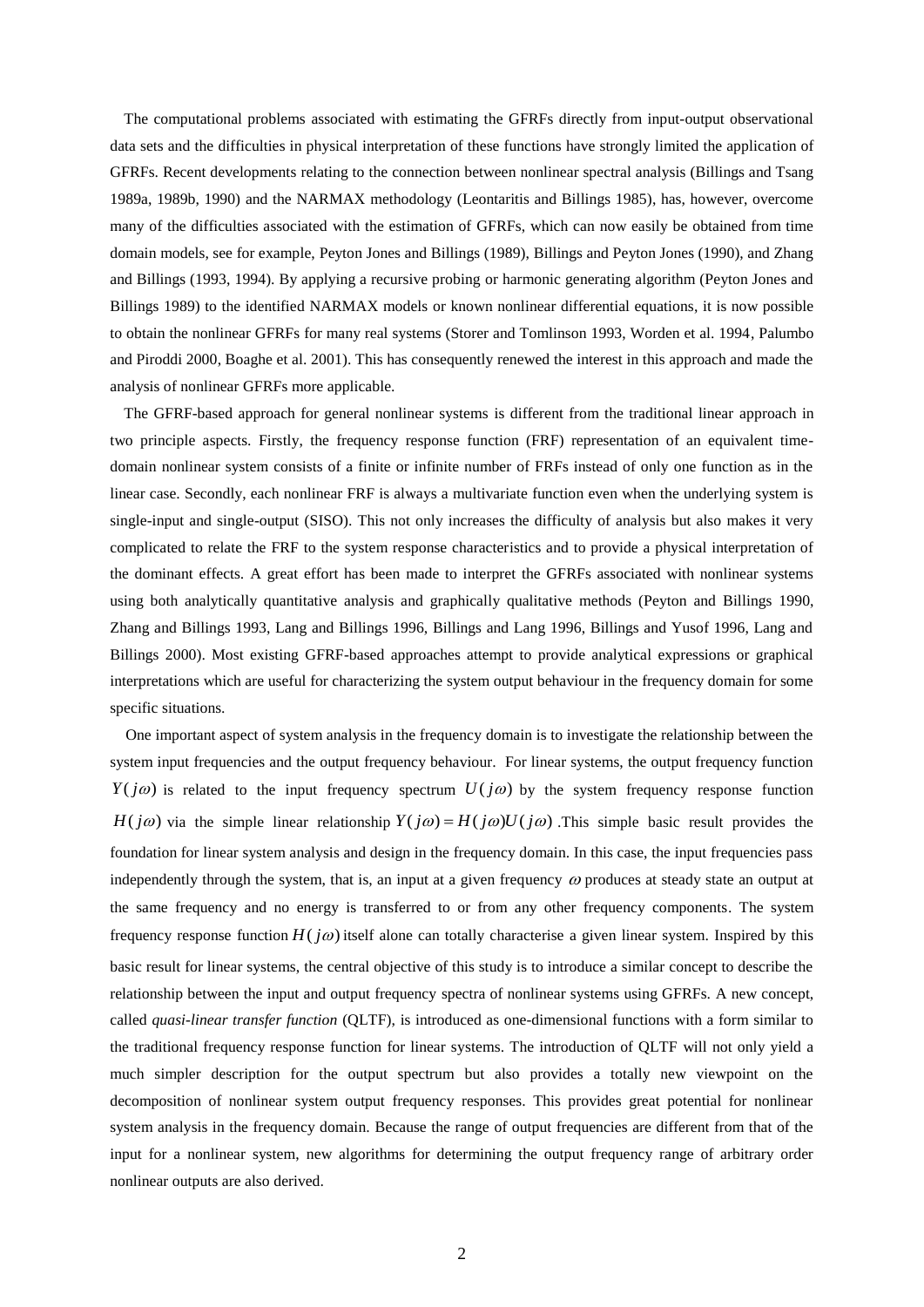### **2. Generalised frequency response functions for nonlinear systems**

It is well known that the input-output relationship of a wide class of nonlinear systems can be approximated in the time domain by the Volterra functional series (Schetzen 1980a, Billings and Tsang 1989a, 1989b, Peyton Jones and Billings 1990)

$$
y(t) = \sum_{n=1}^{N} y_n(t)
$$
 (1)

where the system output  $y(t)$  is expressed as a sum of the response of a sequence of parallel subsystems, each of which is related to both the system input  $u(t)$  and an *n*th-order kernel. The output of the *n*th-order nonlinear subsystem,  $y_n(t)$ , is characterised by an extension of the familiar convolution integral of linear system theory to higher dimensions

$$
y_n(t) = \int_{-\infty}^{\infty} \cdots \int_{-\infty}^{\infty} h_n(\tau_1, \cdots, \tau_n) u(t - \tau_1) \cdots u(t - \tau_n) d\tau_1 \cdots d\tau_n
$$
  

$$
= \int_{-\infty}^{\infty} \cdots \int_{-\infty}^{\infty} h_n(\tau_1, \cdots, \tau_n) \prod_{i=1}^n [u(t - \tau_i) d\tau_i]
$$
 (2)

where the *nth-order kernel* or *nth-order impulse response*  $h_n(\tau_1, \dots, \tau_n)$  is so called because this reduces to the linear impulse response function for the simplest case *n*=1.

 In order to obtain an equivalent description of (2) in the frequency domain, it is common to introduce the so called *nth-order associated function*

$$
y_n(t_1,\dots,t_n) = \int_{-\infty}^{\infty} \dots \int_{-\infty}^{\infty} h_n(\tau_1,\dots,\tau_n) \prod_{i=1}^n [u(t_i - \tau_i) d\tau_i]
$$
\n(3)

from which the desired output  $y_n(t)$  can be recovered by the restriction

$$
y_n(t) = y_n(t_1, \dots, t_n)|_{t_1 = \dots = t_n = t}
$$
\n<sup>(4)</sup>

Apply a multidimensional Fourier transform to both sides of Eq. (3), yields

$$
Y_n(j\omega_1,\cdots,j\omega_n) = H_n(j\omega_1,\cdots,j\omega_n) \prod_{i=1}^n U(j\omega_i)
$$
\n<sup>(5)</sup>

where  $U(\cdot)$  is the input spectrum defined as  $U(j\omega) = FT[u(t)]$ , where FT[ $\cdot$ ] denotes the Fourier transform operator.  $H_n(j\omega_1,\dots,j\omega_n)$  is the *nth-order transfer function* or *nth-order generalised frequency response function* (GFRFs) defined as

$$
H_n(j\omega_1,\cdots,j\omega_n) = \int_{-\infty}^{\infty} \cdots \int_{-\infty}^{\infty} h_n(\tau_1,\cdots,\tau_n) e^{-j(\omega_1\tau_1+\cdots+\omega_n\tau_n)} d\tau_1 \cdots d\tau_n
$$
\n(6)

Note that Eq. (6) reduces to the standard linear transfer function for the case of  $n=1$ , and that Eq. (5) would then give the familiar one-dimensional linear relationship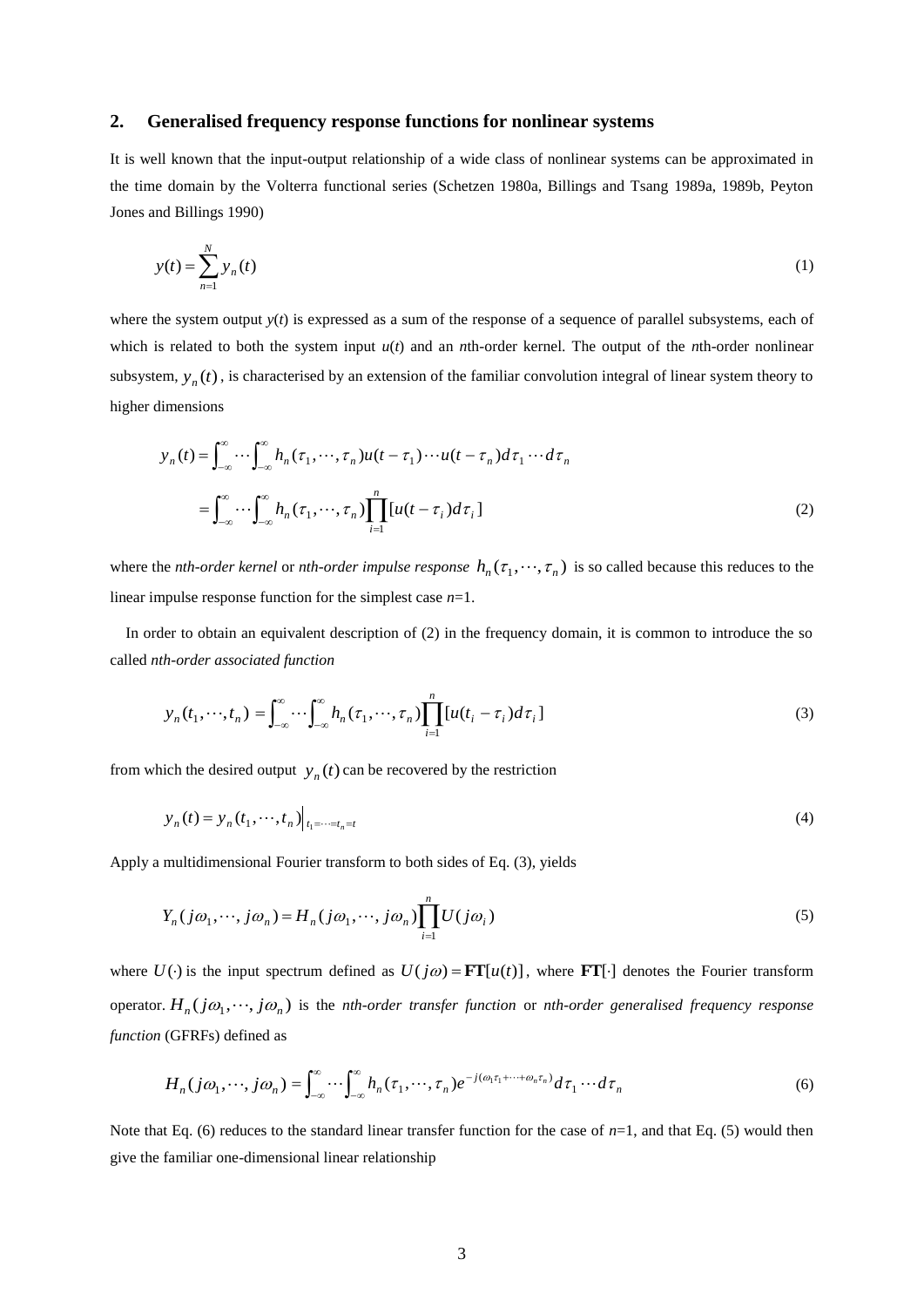$$
Y_1(j\omega) = H_1(j\omega)U(j\omega) \tag{7}
$$

A basic property of linear systems, illustrated by the relation (7), is that input frequencies pass independently through the system. Thus an input at a given frequency  $\omega$  produces at steady state an output at the same frequency and no energy is transferred to or from any other frequency components.

From Eqs.  $(3)$ ,  $(4)$  and  $(5)$ , it is clear that

$$
y_n(t) = \mathbf{F}\mathbf{T}^{-1}[Y_n(j\omega_1, \cdots, j\omega_n)]
$$
  
= 
$$
\frac{1}{(2\pi)^n} \int_{-\infty}^{\infty} \cdots \int_{-\infty}^{\infty} Y_n(j\omega_1, \cdots, j\omega_n) e^{j(\omega_1 + \cdots + \omega_n)t} d\omega_1 \cdots d\omega_n
$$
 (8)

where  $\mathbf{FT}^{-1}[\cdot]$  is used to denote the inverse Fourier transform. In fact the relationship (8) can be derived directly from Eq. (2) without the help of the *n*th-order associated function (3) (Lang and Billings 1996). This is shown below.

$$
y_n(t) = \int_{-\infty}^{\infty} \cdots \int_{-\infty}^{\infty} h_n(\tau_1, \cdots, \tau_n) u(t - \tau_1) \cdots u(t - \tau_n) d\tau_1 \cdots d\tau_n
$$
  
\n
$$
= \int_{-\infty}^{\infty} \cdots \int_{-\infty}^{\infty} h_n(\tau_1, \cdots, \tau_n) \prod_{i=1}^n \left[ \frac{1}{2\pi} \int_{-\infty}^{\infty} U(j\omega_i) e^{j\omega_i(t - \tau_i)} d\omega_i \right] d\tau_1 \cdots d\tau_n
$$
  
\n
$$
= \frac{1}{(2\pi)^n} \int_{-\infty}^{\infty} \cdots \int_{-\infty}^{\infty} \left[ \int_{-\infty}^{\infty} \cdots \int_{-\infty}^{\infty} h_n(\tau_1, \cdots, \tau_n) \prod_{i=1}^n [e^{-j\omega_i \tau_i} d\tau_i] \right] \prod_{i=1}^n [U(j\omega_i) e^{j\omega_i t} d\omega_i]
$$
  
\n
$$
= \frac{1}{(2\pi)^n} \int_{-\infty}^{\infty} \cdots \int_{-\infty}^{\infty} H_n(j\omega_1, \cdots, j\omega_n) \prod_{i=1}^n [U(j\omega_i) e^{j\omega_i t} d\omega_i]
$$
  
\n
$$
= \frac{1}{(2\pi)^n} \int_{-\infty}^{\infty} \cdots \int_{-\infty}^{\infty} Y_n(j\omega_1, \cdots, j\omega_n) e^{j(\omega_1 + \cdots + \omega_n)t} d\omega_1 \cdots d\omega_n
$$
  
\n(9)

The meaning and characteristics of the multidimensional frequency function  $Y_n(j\omega_1, \dots, j\omega_n)$  have been discussed in detail by Peyton Jones and Billings (1990) and Lang and Billings (1996).

### **3. The concept of quasi-linear transfer function**

#### 3.1 Output frequency functions in the input/output frequency domain

Consider firstly the relationship between the system input spectrum and the output frequency behaviour. For linear systems, the output frequency function  $Y(j\omega)$  is connected to the input frequency function  $U(j\omega)$  by the system frequency response function  $H(j\omega)$  via a simple linear relationship

$$
Y(j\omega) = H(j\omega)U(j\omega)
$$
\n<sup>(10)</sup>

This simple basic result provides the foundation for linear system analysis and design in the frequency domain. In this case, the system frequency response function  $H(j\omega)$  itself alone can totally characterise a given linear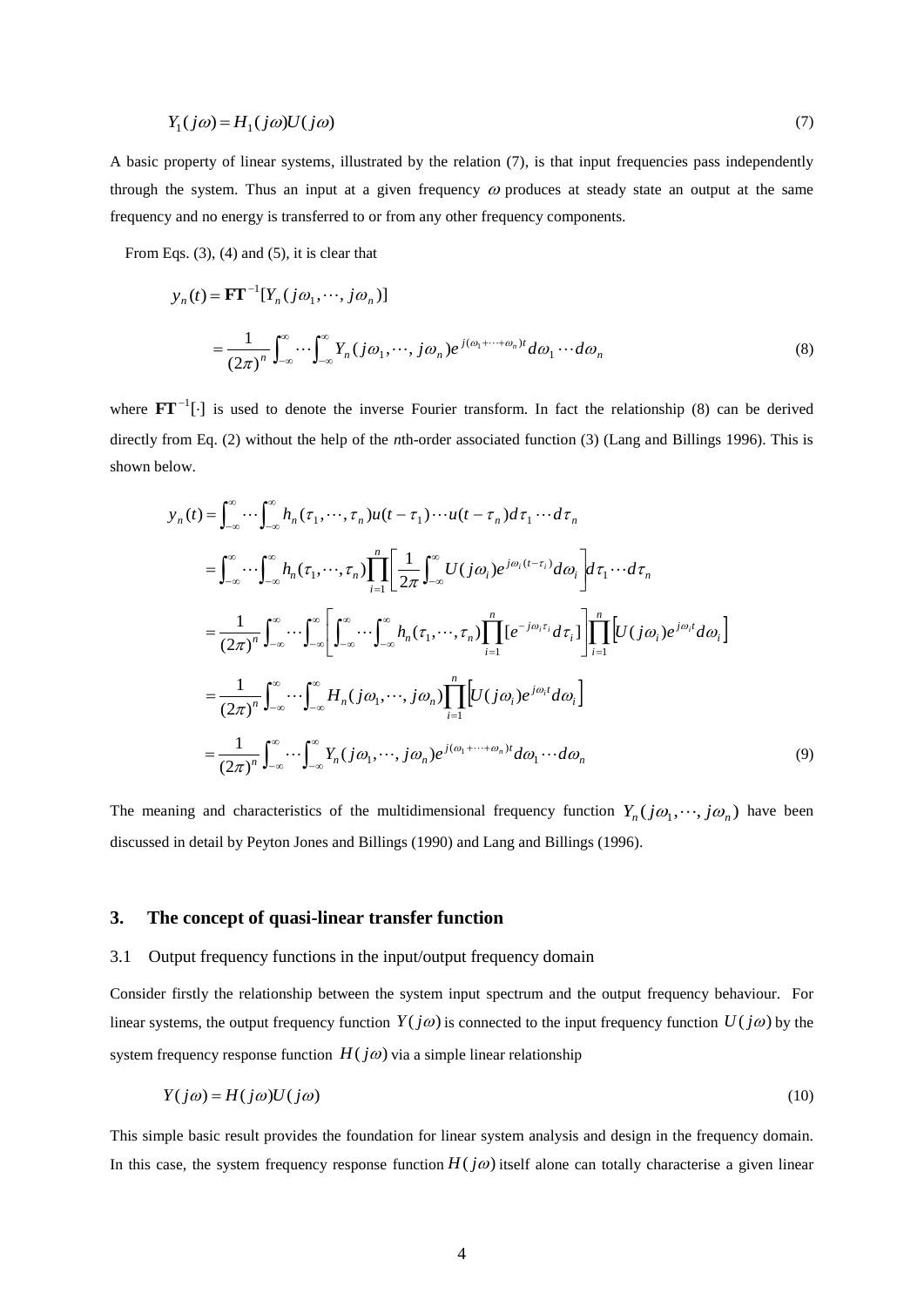system. For nonlinear systems, however, similar result is not available. This study attempts to build such a relationship for nonlinear systems by introducing a new concept of quasi-linear transfer function (QLTF), which will be described below.

By making a change of variables

$$
\begin{cases} \sigma_i = \omega_i, \ 1 \le i \le n - 1 \\ \sigma_n = \sum_{i=1}^n \omega_i \end{cases} \tag{11}
$$

Eq. (9) becomes

$$
y_n(t) = \frac{1}{(2\pi)^n} \int_{-\infty}^{\infty} \cdots \int_{-\infty}^{\infty} Y_n(j\sigma_1, \cdots, j\sigma_{n-1}, j(\sigma_n - \sigma_1 - \cdots - \sigma_{n-1})) e^{j\sigma_n t} d\sigma_1 \cdots d\sigma_n
$$
\n
$$
= \frac{1}{2\pi} \int_{-\infty}^{\infty} \left[ \frac{1}{(2\pi)^{n-1}} \underbrace{\int_{-\infty}^{\infty} \cdots \int_{-\infty}^{\infty}}_{n-1} Y_n(j\omega_1, \cdots, j\omega_{n-1}, j(\omega - \sum_{i=1}^{n-1} \omega_i)) d\omega_1 \cdots d\omega_{n-1} \right] e^{j\omega t} d\omega
$$
\n
$$
= \frac{1}{2\pi} \int_{-\infty}^{\infty} Y_n(j\omega) e^{j\omega t} d\omega
$$
\n(13)

where

$$
Y_n(j\omega) = \frac{1}{(2\pi)^{n-1}} \int_{-\infty}^{\infty} \cdots \int_{-\infty}^{\infty} Y_n(j\omega_1, \cdots, j\omega_{n-1}, j(\omega - \omega_1 - \cdots - \omega_{n-1})) d\omega_1 \cdots d\omega_{n-1}
$$
(14)

In Eq (14), the family  $\{\omega_1, \dots, \omega_n; \omega\}$  was referred to as the *input/output frequency domain* in Peyton Jones and Billings (1990).  $Y_n(j\omega)$  can therefore be referred to as the *nth-order input/output frequency function*. For a physical interpretation of Eqs. (9) and (14), see the papers by Peyton Jones and Billings (1990) and Lang and Billings (1996). Note from the variable transform (11) that the input/output frequency domain is restricted to  $\omega_1 + \cdots + \omega_n = \omega$ . The valid frequency range of the output spectrum can therefore be determined by the input frequencies. Denote the valid frequency domain of the *n*th-order input-output frequency function  $Y_n(j\omega)$  as  $\Omega_n$  ( $n = 1, 2, \dots, N$ ).  $Y_n(j\omega)$  is thus defined on  $\Omega_n$ . The definition of  $\Omega_n$  will be discussed later in detail.

#### 3.2 Quasi-linear transfer function

It can be seen by observing Eq. (2) that the *n*th-order nonlinear subsystem is excited by the *n*th order input, that is, by  $u_n(t) = u(t - \tau_1)u(t - \tau_2) \cdots u(t - \tau_n)$ . From the time-shift property of the Fourier transform, the amplitude spectrum of  $u_n(t)$  is identical to that of  $u^n(t)$ , but each frequency component of the spectrum of  $u_n(t)$  is shifted from that of  $u^n(t)$  by an amount proportional to its frequency  $\omega$ .

In order to define the quasi-linear transfer functions, the *nth-order input spectral function* is introduced as below:

$$
U_n(j\omega) = \mathbf{FT}[u^n(t)], \ n = 1, 2, \cdots, N
$$
\n<sup>(15)</sup>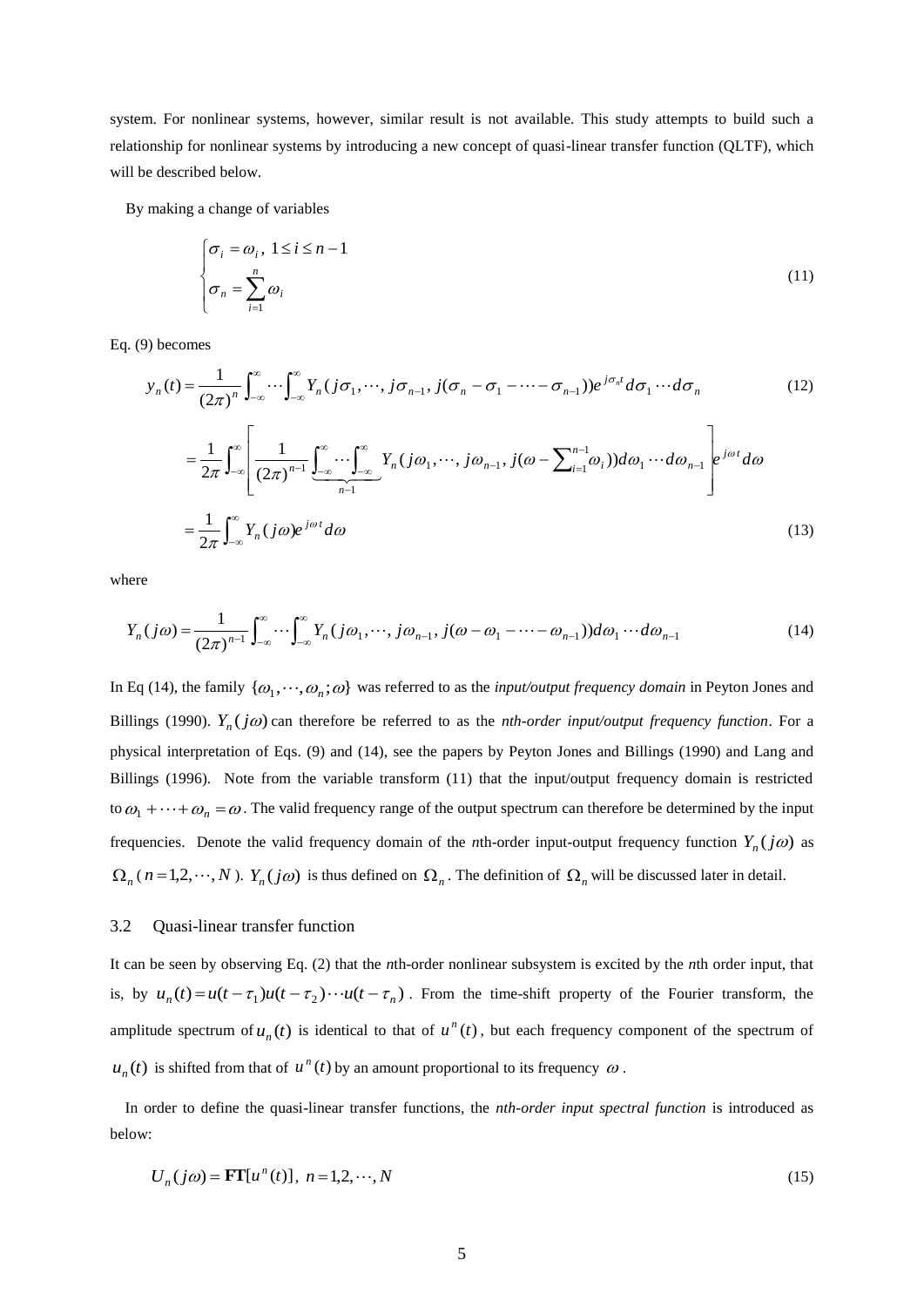From the convolution theory in the frequency domain which states that

$$
\mathbf{FT}[u(t)v(t)]_{\omega} = \frac{1}{2\pi} \mathbf{FT}[u(t)]^* \mathbf{FT}[v(t)]_{\omega} = \frac{1}{2\pi} U(j\omega)^* V(j\omega)
$$

$$
= \frac{1}{2\pi} \int_{-\infty}^{\infty} U(j\omega_1) V(j(\omega - \omega_1)) d\omega_1 \tag{16}
$$

It can be easily shown that

$$
U_1(j\omega) = U(j\omega) \tag{17}
$$

$$
U_n(j\omega) = \frac{1}{(2\pi)^{n-1}} \int_{-\infty}^{\infty} \cdots \int_{-\infty}^{\infty} U(j\omega_1) \cdots U(j\omega_{n-1}) U(j(\omega - \omega_1 - \cdots - \omega_{n-1})) d\omega_1 \cdots d\omega_{n-1}
$$
(18)

**Definition 3.1** *The nth-order quasi-linear transfer function (QLTF) of the nth-order nonlinear subsystem described by Eq. (2) is defined as*

$$
G_n(j\omega) = \frac{Y_n(j\omega)}{U_n(j\omega)}, \ \omega \in \Omega_n \tag{19}
$$

*where*  $Y_n(j\omega)$  *and*  $U_n(j\omega)$  *are defined by* (5) *and* (18) *respectively.*  $\Omega_n$  is the valid frequency domain of  $Y_n(j\omega)$ .

The quasi-linear transfer function  $G_n(j\omega)$  is so called since the linear relationship

$$
Y_n(j\omega) = G_n(j\omega)U_n(j\omega) \tag{20}
$$

holds for  $\omega \in \Omega_n$ ,  $n = 1, 2, \dots, N$ . This is similar to that of the classical transfer function defined for linear systems. From (1), (13) and (20),

$$
y(t) = \sum_{n=1}^{N} \frac{1}{2\pi} \int_{-\infty}^{\infty} Y_n(j\omega) e^{j\omega t} d\omega = \frac{1}{2\pi} \int_{-\infty}^{\infty} \left[ \sum_{n=1}^{N} Y_n(j\omega) \right] e^{j\omega t} d\omega \tag{21}
$$

Therefore, the system output frequency response or output spectrum to a given general input is

$$
Y(j\omega) = \sum_{n=1}^{N} Y_n(j\omega) = \sum_{n=1}^{N} G_n(j\omega) U_n(j\omega), \ \omega \in \bigcup_{n=1}^{N} \Omega_n
$$
\n
$$
(22)
$$

#### 3.3 Properties of the QLTF

Two main properties of the QLTF are summarised below.

**Property 3.1** The nth-order quasi-linear transfer function  $G_n(j\omega)$  is not affected by the amplitude of the *input signal u(t).*

This is clear by observing that  $G_n(j\omega)|_{\alpha(t)} = G_n(j\omega)|_{u(t)}$ , where *c* is any real constant number.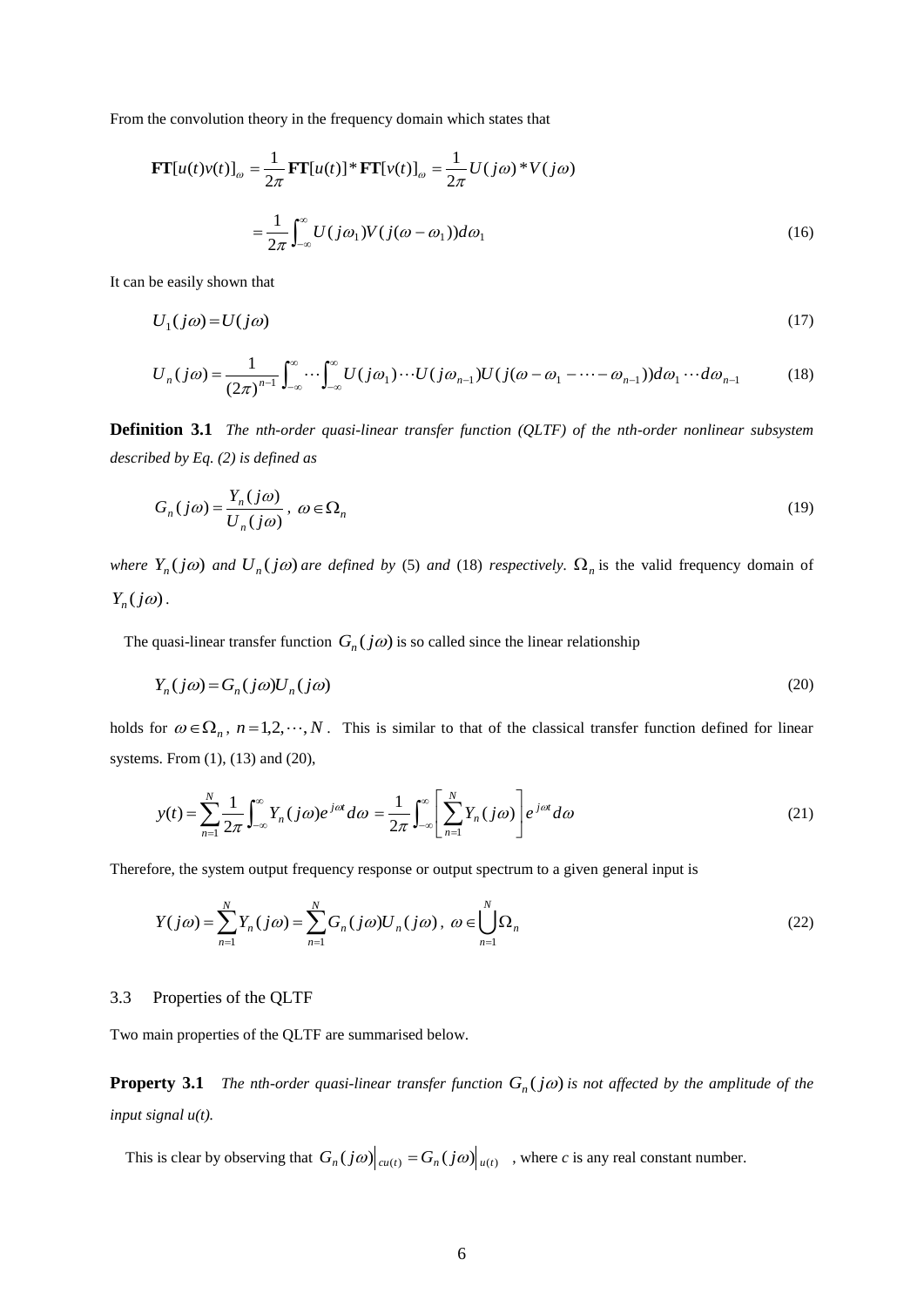**Property 3.2** The nth-order quasi-linear transfer function  $G_n(j\omega)$  is unique once the nth-order generalised *frequency response function*  $H_n(j\omega_1, \dots, j\omega_n)$  *is determined.* 

For a given nonlinear system, both the *n*th-order kernel  $h_n(\tau_1, \dots, \tau_n)$  and frequency response function  $H_n(j\omega_1,\dots,j\omega_n)$  may not be unique since changing the order of arguments may give different functions but will still yield the same output  $y_n(t)$  and  $Y_n(j\omega)$ . In order to guarantee the uniqueness of  $H_n(j\omega_1,\dots,j\omega_n)$ , a common practice is to symmetrise the function by summing all the asymmetric functions over all the permutations of the arguments and dividing by the number of the total asymmetric functions (Schetzen 1980a). Once the *n*th-order frequency response function  $H_n(j\omega_1,\dots,j\omega_n)$  is determined, the *n*thorder QLTF is then determined for a given input.

**Property 3.3** The amplitude spectrum of the nth-order quasi-linear transfer function  $G_n(j\omega)$  is symmetric *about the origin, that is,*  $|G_n(-j\omega)| = |G_n(j\omega)|$  *for any*  $\omega \in \Omega_n$ *, where*  $\Omega_n$  *is the valid frequency domain* of  $G_n(j\omega)$ .

This property is easy to show by observing that from Eq. (18)

$$
U_n^*(j\omega) = \frac{1}{(2\pi)^{n-1}} \int_{-\infty}^{\infty} \cdots \int_{-\infty}^{\infty} U^*(j\omega_1) \cdots U^*(j\omega_{n-1}) U^*(j(\omega - \omega_1 - \cdots - \omega_{n-1})) d\omega_1 \cdots d\omega_{n-1}
$$
  

$$
= \frac{1}{(2\pi)^{n-1}} \int_{-\infty}^{\infty} \cdots \int_{-\infty}^{\infty} U(-j\omega_1) \cdots U(-j\omega_{n-1}) U(j(-\omega + \omega_1 + \cdots + \omega_{n-1})) d\omega_1 \cdots d\omega_{n-1}
$$
(23)

where the right-corner star "\*" indicates the conjugate of the associated complex number. By making a change of variables as  $\omega_i = -\sigma_i$  for  $i=1,2, ..., n-1$ , Eq. (23) becomes

$$
U_n^*(j\omega) = \frac{1}{(2\pi)^{n-1}} \int_{-\infty}^{\infty} \cdots \int_{-\infty}^{\infty} U(j\sigma_1) \cdots U(j\sigma_{n-1}) U(j(-\omega - \sigma_1 - \cdots - \sigma_{n-1})) (-1)^{n-1} d\sigma_1 \cdots d\sigma_{n-1}
$$
  
=  $(-1)^{n-1} U_n(-j\omega)$  (24)

Similarly,

$$
Y_n^*(j\omega) = (-1)^{n-1} Y_n(-j\omega) \tag{25}
$$

Therefore,

$$
G_n^*(j\omega) = G_n(-j\omega) \tag{26}
$$

and

$$
\left|G_n(-j\omega)\right| = \left|G_n(j\omega)\right| \tag{27}
$$

In Section 7 it will be shown using an example that the argument (or phase) spectrum of the *n*th-order quasilinear transfer function  $G_n(j\omega)$  is anti-symmetric about the origin for a multitone input discussed in the next section.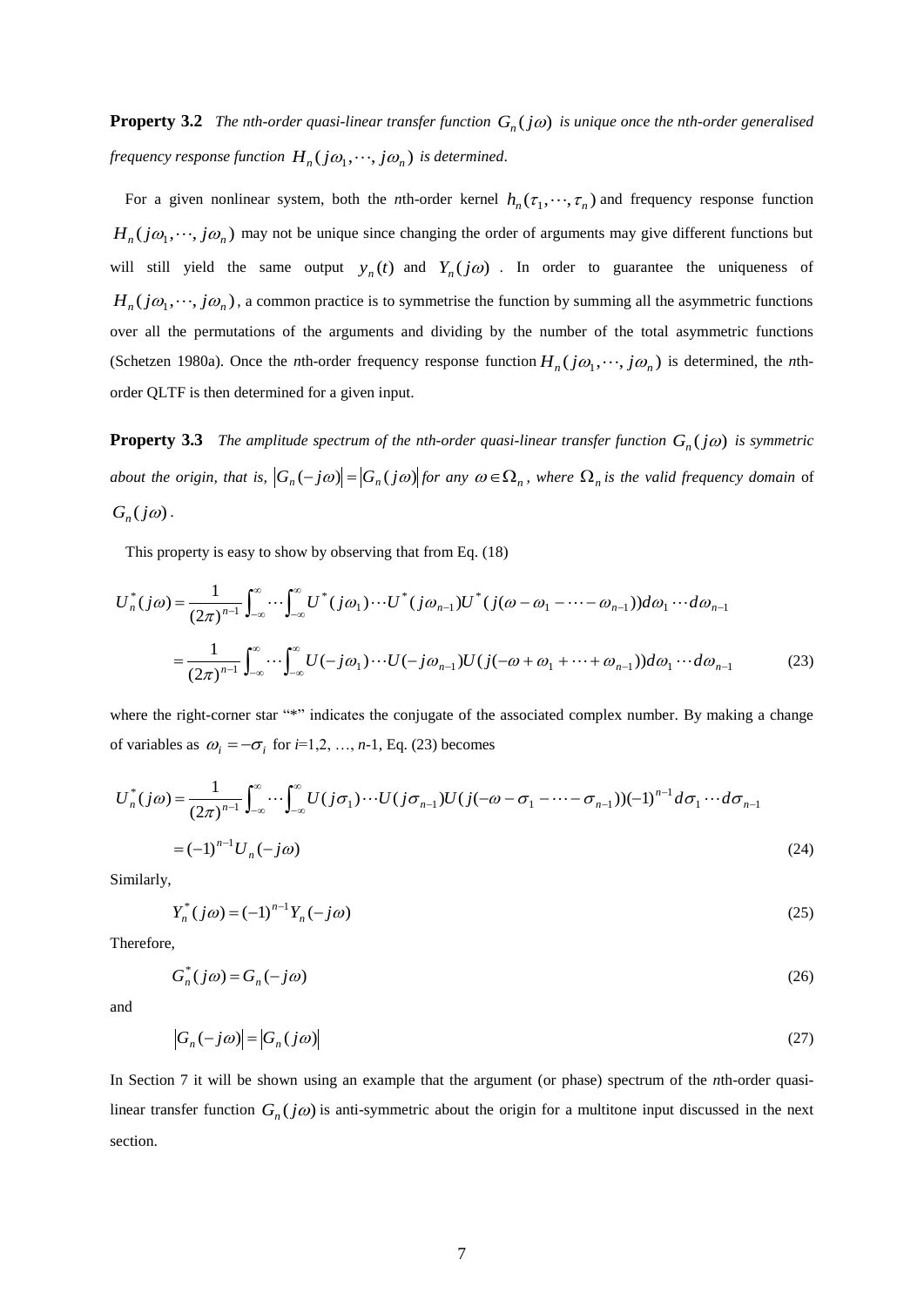### **4. Derivation of the quasi-linear transfer function under a multitone input**

The *n*th-order QLTF of a nonlinear system with a multitone input is a special case of the general input case which is described in Section 3. For the case of a multitone input, the *n*th-order QLTF can be greatly simplified and this is described below.

Consider the multitone input

$$
u(t) = \sum_{i=1}^{K} |A_i| \cos(\omega_i t + \angle A_i) = \sum_{i=-K}^{K} \frac{A_i}{2} e^{j\omega_i t}
$$
 (28)

where  $\omega_0 = 0$ ,  $\omega_{-i} = -\omega_i$ ,  $A_0 = 0$ ,  $A_{-i} = A_i^*$ . Noting that

$$
U(j\omega) = \int_{-\infty}^{\infty} u(t)e^{-j\omega t} dt = \int_{-\infty}^{\infty} \sum_{i=-K}^{K} \frac{A_i}{2} e^{-j(\omega - \omega_i)t} dt
$$

$$
= \sum_{i=-K}^{K} \frac{A_i}{2} \int_{-\infty}^{\infty} e^{-j(\omega - \omega_i)t} dt = \sum_{i=-K}^{K} \pi A_i \delta(\omega - \omega_i)
$$
(29)

where  $\delta(\cdot)$  is the Kronecker delta function. The nth-order input spectral function  $U_n(j\omega)$  defined by (18) is calculated to be

$$
U_{n}(j\omega) = \frac{1}{(2\pi)^{n-1}} \int_{-\infty}^{\infty} \cdots \int_{-\infty}^{\infty} \left[ \prod_{i=1}^{n-1} \sum_{k_{i}=-K}^{K} \pi A_{k_{i}} \delta(\omega_{i} - \omega_{k_{i}}) \right] \times \sum_{k_{n}=-K}^{K} \pi A_{k_{n}} \delta(\omega - \sum_{i=1}^{n-1} \omega_{i}) d\omega_{1} \cdots d\omega_{n-1}
$$
  
\n
$$
= \frac{1}{2^{n-1}} \sum_{k_{1}=-K}^{K} \cdots \sum_{k_{n}=-K}^{K} \pi A_{k_{1}} \cdots A_{k_{n}}
$$
  
\n
$$
\times \int_{-\infty}^{\infty} \cdots \int_{-\infty}^{\infty} \delta(\omega_{1} - \omega_{k_{1}}) \cdots \delta(\omega_{n-1} - \omega_{k_{n-1}}) \delta(\omega - \sum_{i=1}^{n-1} \omega_{k_{i}}) d\omega_{1} \cdots d\omega_{n-1}
$$
  
\n
$$
= \frac{1}{2^{n-1}} \sum_{k_{1}=-K}^{K} \cdots \sum_{k_{n}=-K}^{K} \pi A_{k_{1}} \cdots A_{k_{n}}
$$
  
\n
$$
\times \int_{-\infty}^{\infty} \cdots \int_{-\infty}^{\infty} \delta(\omega_{1} - \omega_{k_{1}}) \cdots \delta(\omega_{n-1} - \omega_{k_{n-1}}) \delta(\omega - \sum_{i=1}^{n-1} \omega_{k_{i}}) d\omega_{1} \cdots d\omega_{n-1}
$$
  
\n
$$
= \frac{1}{2^{n-1}} \sum_{k_{1}=-K}^{K} \cdots \sum_{k_{n}=-K}^{K} \pi B(\omega_{k_{1}}) \cdots B(\omega_{k_{n}})
$$
  
\n
$$
= \frac{1}{2^{n-1}} \sum_{k_{1}=-K}^{K} \cdots \sum_{k_{n-1}=-K}^{K} \pi B(\omega_{k_{1}}) \cdots B(\omega_{k_{n-1}}) B(\omega - \omega_{k_{1}} - \cdots - \omega_{k_{n}})
$$
  
\n(30)

where

$$
B(\omega) = \begin{cases} A_k & \omega \in \{\omega_k : k = \pm 1, \dots, \pm K\} \\ 0 & \text{otherwise} \end{cases}
$$
(31)

Similarly, the *n*th-order input-output frequency function  $Y_n(j\omega)$  is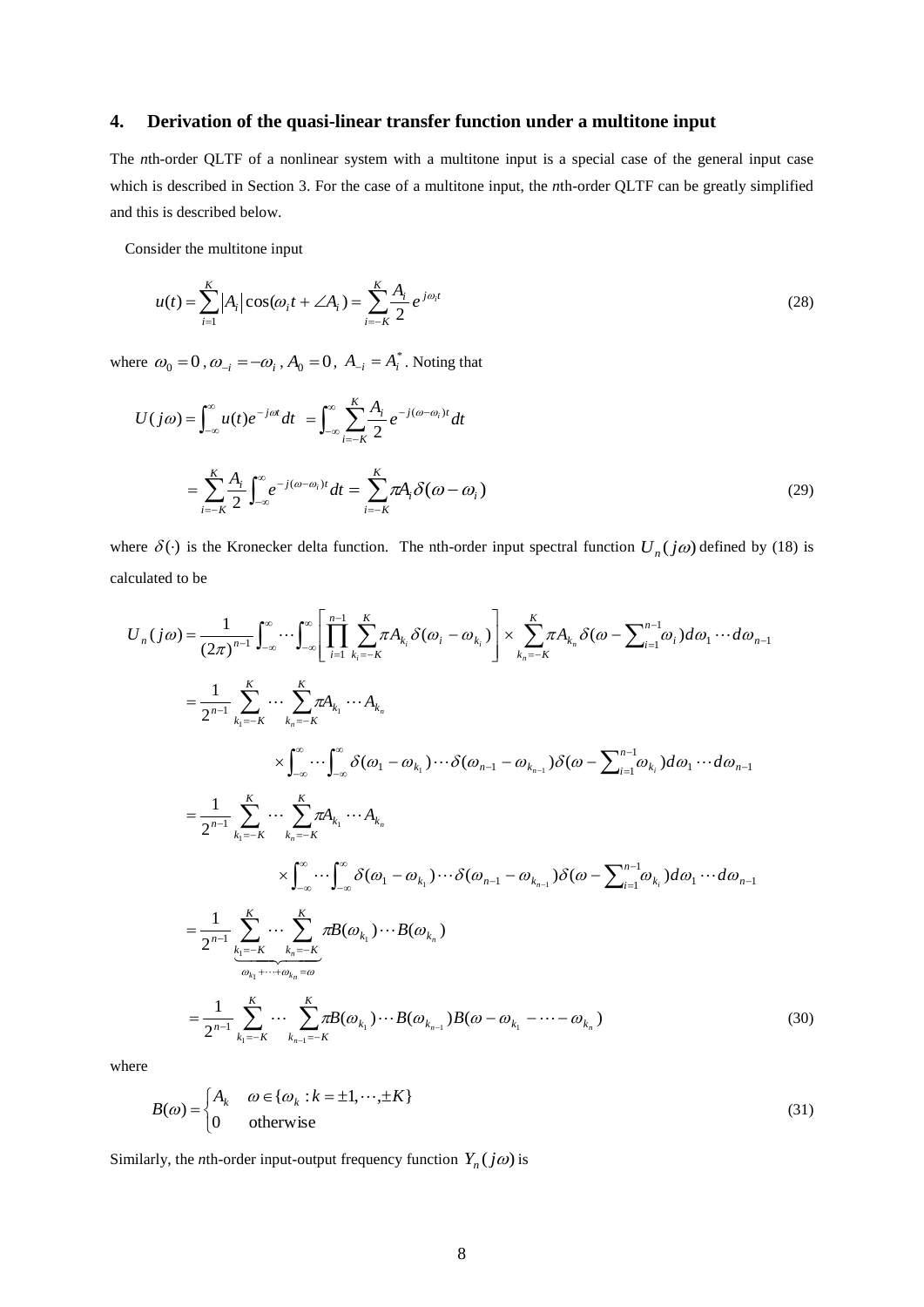$$
Y_{n}(j\omega) = \frac{1}{(2\pi)^{n-1}} \underbrace{\int_{-\infty}^{\infty} \cdots \int_{\infty}^{\infty}}_{n-1} Y_{n}(j\omega_{1}, \cdots, j\omega_{n-1}, j(\omega - \omega_{1} - \cdots - \omega_{n-1})) d\omega_{1} \cdots d\omega_{n-1}
$$
\n
$$
= \frac{1}{2^{n-1}} \sum_{k_{1}=-K}^{K} \cdots \sum_{k_{n}=-K}^{K} \pi B(\omega_{k_{1}}) \cdots B(\omega_{k_{n}}) H_{n}(j\omega_{k_{1}}, \cdots, j\omega_{k_{n-1}}, j\omega_{k_{n}})
$$
\n
$$
= \frac{1}{2^{n-1}} \sum_{k_{1}=-K}^{K} \cdots \sum_{k_{n-1}=-K}^{K} \pi B(\omega_{k_{1}}) \cdots B(\omega_{k_{n-1}}) B(\omega - \omega_{k_{1}} - \cdots - \omega_{k_{n-1}})
$$
\n
$$
\times H_{n}(j\omega_{k_{1}}, \cdots, j\omega_{k_{n-1}}, j(\omega - \omega_{k_{1}} - \cdots - \omega_{k_{n-1}}))
$$
\n(32)

The *n*th-order QLTF can then be computed using Eqs. (30), (31) and (32).

### **5. QLTFs for discrete-time nonlinear systems**

The concept of QLTF for the continuous-time models described in Sections 2 and 3 can be extended to the discrete-time case, where a nonlinear system is described using a discrete-time Volterra series as

$$
y[k] = \sum_{n=1}^{N} y_n[k] \tag{33}
$$

where

$$
y_n[k] = \sum_{i_1 = -\infty}^{\infty} \cdots \sum_{i_n = -\infty}^{\infty} h_n[i_1, \cdots, i_n] u[k - i_1] \cdots u[k - i_n]
$$
\n(34)

and  $h_n[i_1, \dots, i_n]$  is the *nth-order discrete-time kernel* or *nth-order impulse response*. The symbol  $x[\cdot]$  is adopted to indicate a discrete-time signal drawn from a continuous-time signal  $x(\cdot)$  using equal sampling intervals T in the sense that  $x[k] = \{x(kT)\}_{k \in \mathbb{Z}}$ .

From Fourier transform theory, for any general sequence  $x[k]$  that is of finite duration, the relations

$$
X(j\omega T) = \sum_{k=-\infty}^{\infty} x[k]e^{-jk\omega T}
$$
\n(35)

$$
x[k] = \frac{T}{2\pi} \int_{-\pi/T}^{\pi/T} X(j\omega T) e^{-jk\omega T} d\omega
$$
\n(36)

between the time-frequency domain sequence  $x[k]$  and  $X(j\omega T)$  define the *discrete-time Fourier transform* (DTFT) or semi-discrete Fourier transform pair, and  $X(j\omega T)$  is referred to as the discrete-time Fourier transform of  $x[\cdot]$ . Note that the integration in (36) can be performed in any interval with a period of  $2\pi/T$ . Note that in practice it is common to make the change of variables  $\Omega = \omega T$  and this brings about the equivalent definition for the discrete-time Fourier transform pair (35) and (36) as follows:

$$
X(j\Omega) = \sum_{k=-\infty}^{\infty} x[k]e^{-jk\Omega}
$$
 (35a)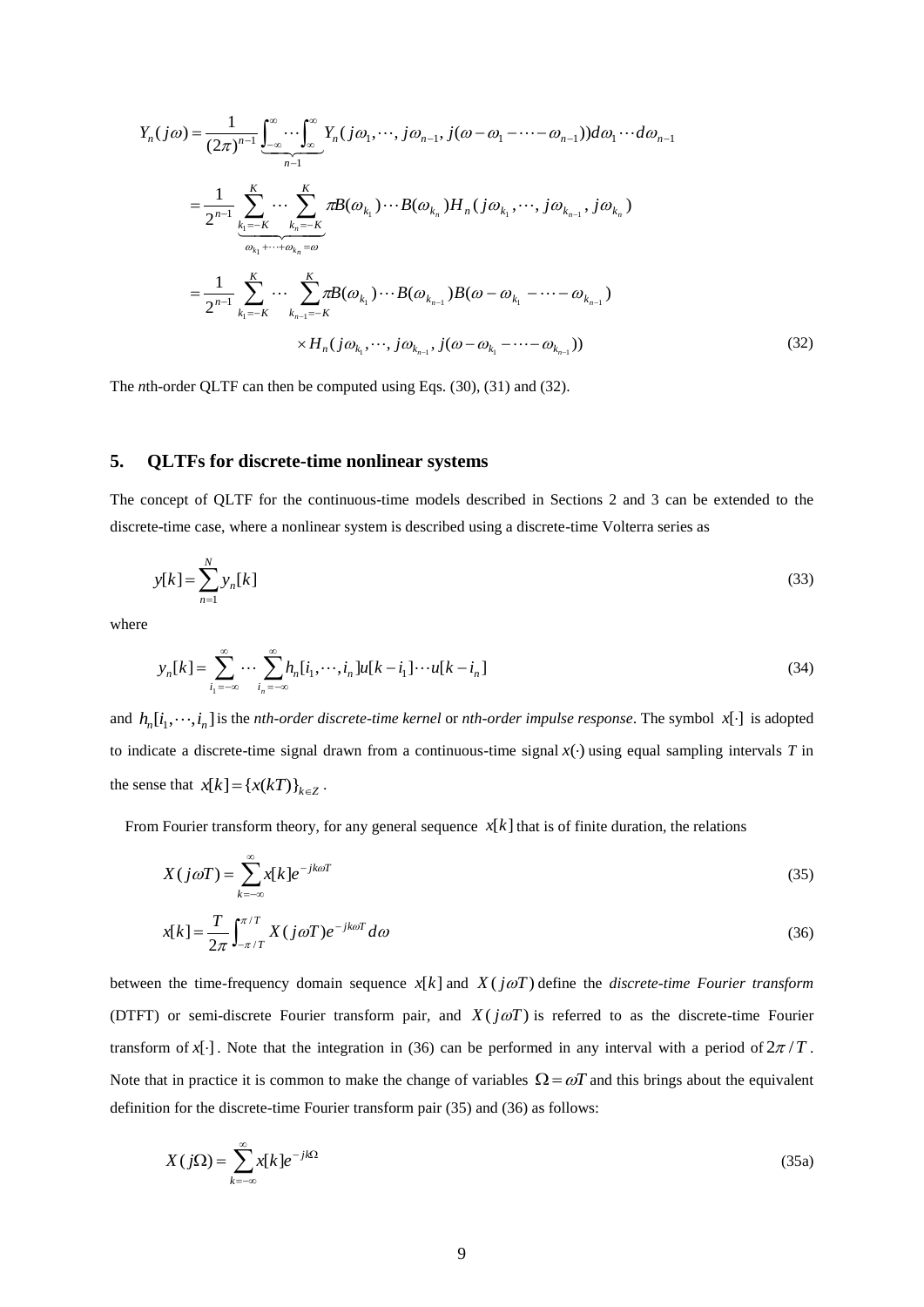$$
x[k] = \frac{1}{2\pi} \int_{-\pi}^{\pi} X(j\Omega) e^{-jk\Omega} d\Omega
$$
\n(36a)

The discrete-frequency variable  $\Omega$  is related to the real-frequency variable  $\omega$  by the equation  $\Omega = \omega T$ . The discrete frequency  $\Omega$  can therefore be viewed as a scaled version of the real frequency  $\omega$ . Expanding Eq. (34) using the DTFT pair (35a) and (36a) yields

$$
x[k] = \frac{1}{2\pi} \int_{-\pi}^{\pi} X f(j\Omega)e^{-jk\Omega} d\Omega
$$
\n(36a)  
\nThe discrete frequency variable  $\Omega$  is related to the real-frequency variable  $\omega$  by the equation  $\Omega = \omega T$ . The  
\ndiscrete frequency  $\Omega$  can therefore be viewed as a scaled version of the real frequency  $\omega$ . Expanding Eq. (34)  
\nusing the DTFT pair (35a) and (36a) yields  
\n
$$
y_n[k] = \sum_{i_1=-\infty}^{\infty} \cdots \sum_{i_n=-\infty}^{\infty} h_n[i_1, \cdots, i_n] \prod_{n=1}^{n} \left\{ \frac{1}{2\pi} \int_{-\pi}^{\pi} U(j\Omega_n) e^{i(k-i_n)\Omega_n} d\Omega_m \right\}
$$
\n
$$
= \left( \frac{1}{2\pi} \right)^n \int_{-\pi}^{\pi} \cdots \int_{-\pi}^{\pi} \left[ \sum_{i_1=-\infty}^{\infty} \cdots \sum_{i_n=-\infty}^{\infty} h_n[i_1, \cdots, i_n] e^{-i(i\Omega_n) + \cdots + i\Omega_n} \right] \prod_{n=1}^{n} \left\{ U(j\Omega_m) e^{j\Omega_m} d\Omega_n \right\}
$$
\n
$$
= \left( \frac{1}{2\pi} \right)^n \int_{-\pi}^{\pi} \cdots \int_{-\pi}^{\pi} H_n(j\Omega_1, \cdots, j\Omega_n) \prod_{n=1}^{n} \left\{ U(j\Omega_m) e^{j\Omega_m} d\Omega_m \right\}
$$
\n
$$
= \frac{1}{2\pi} \int_{-\pi}^{\pi} \left\{ \left( \frac{1}{2\pi} \right)^{n-1} \int_{-\pi}^{\pi} \cdots \int_{-\pi}^{\pi} H_n(j\Omega_1, \cdots, j\Omega_n) e^{jR(\Omega_1, \cdots, \Omega_n)} d\Omega_1 \cdots d\Omega_n \right\}
$$
\n
$$
= \frac{1}{2\pi} \int_{-\pi}^{\pi} \left\{ f_n(j\Omega) e^{jR(2)} d\Omega
$$
\n
$$
= \frac{1}{2\pi} \int_{-\pi}^{\pi} Y_n(j\Omega) e^{jR(2)} d\Omega
$$
\n
$$
H_n(j\Omega
$$

where  $Y_n(j\Omega_1, \dots, j\Omega_n)$  is defined similar to (5), and

$$
H_n(j\Omega_1,\cdots,j\Omega_n) = \sum_{i_1=-\infty}^{\infty} \cdots \sum_{i_2=-\infty}^{\infty} h_n[i_1,\cdots,i_n] e^{-j(i_1\Omega_1+\cdots+i_1\Omega_1)}
$$
(38)

$$
Y_n(j\Omega) = \left(\frac{1}{2\pi}\right)^{n-1} \int_{-\pi}^{\pi} \cdots \int_{-\pi}^{\pi} Y_n(j\Omega_1, \cdots, j\Omega_{n-1}, j(\Omega - \Omega_1 - \cdots - \Omega_{n-1})) d\Omega_1 \cdots d\Omega_{n-1}
$$
(39)

Denote

$$
U_n(j\Omega) = \left(\frac{1}{2\pi}\right)^{n-1} \int_{-\pi}^{\pi} \cdots \int_{-\pi}^{\pi} U_n(j\Omega_1)\cdots U(j\Omega_{n-1}) U(j(\Omega - \sum_{i=1}^{n-1} \Omega_i)) d\Omega_1 \cdots d\Omega_{n-1}
$$
(40)

The *n*th-order QLTF for a nonlinear system described by a discrete-time Volterra model can be defined as

$$
G_n(j\Omega) = \frac{Y_n(j\Omega)}{U_n(j\Omega)}, \ \Omega \in D_n
$$
\n(41)

where  $D_n$  is the valid frequency range of  $Y_n(j\Omega)$ .

 For convenience of calculation, a simplified derivation of the DTFT pair (31) and (36) are often considered. Assume that  $x[k]$  is a finite duration sequence of *N* samples. From discrete Fourier transform theory, it can be proved that the relations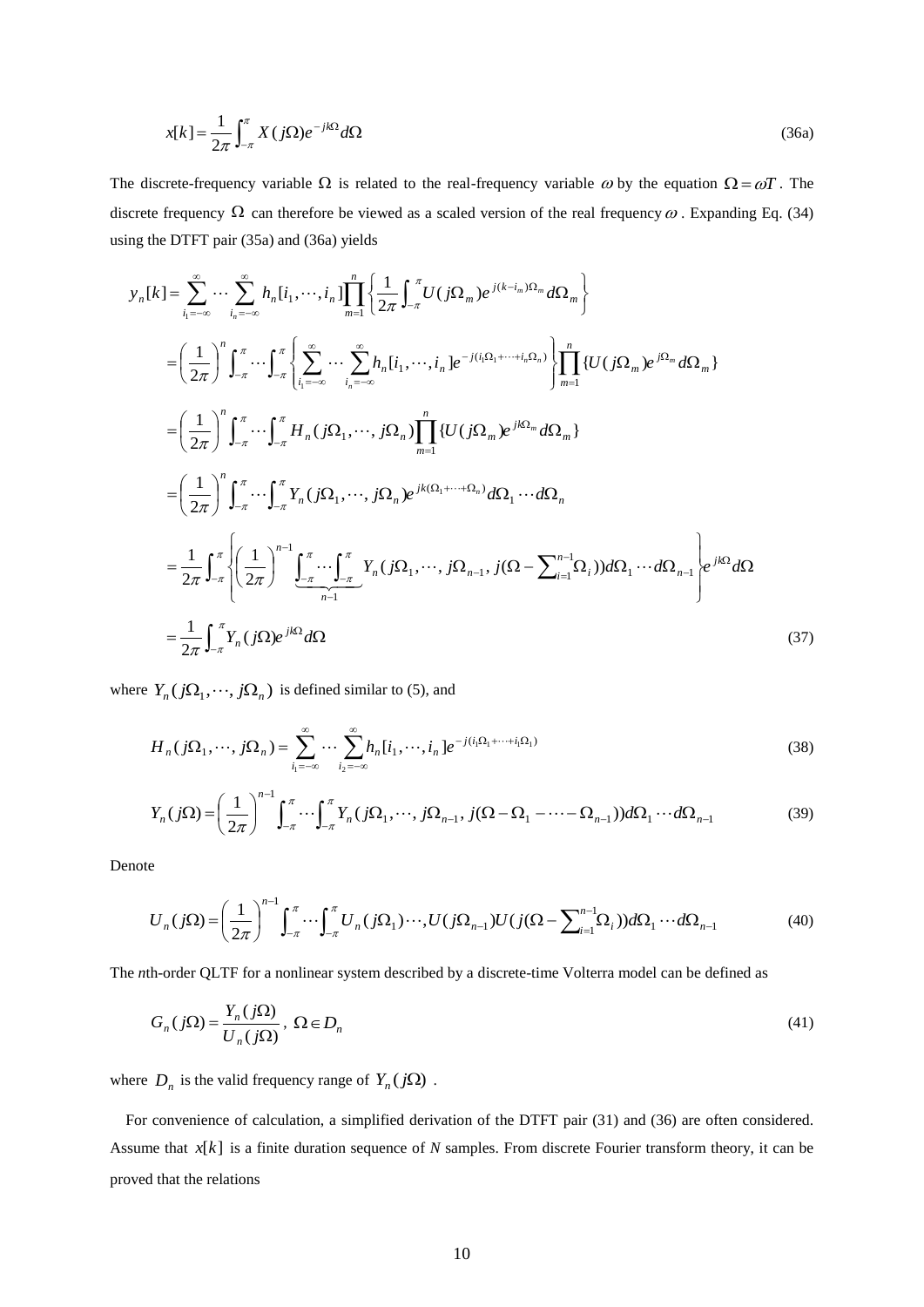$$
X[m] = \sum_{k=0}^{N-1} x[k] e^{-j2\pi mk/N}
$$
\n(42)

$$
x[k] = \frac{1}{N} \sum_{m=0}^{N-1} X[m] e^{j2\pi mk/N}
$$
\n(43)

form a *discrete Fourier transform* (DFT) pair, and  $X[\cdot]$  is referred to as the discrete Fourier transform of  $x[\cdot]$ . Expanding Eq. (34) using the DFT pair (42) and (43) yields

$$
X[m] = \sum_{k=0}^{N} x[k]e^{-j2mk/N}
$$
\n(42)  
\n
$$
x[k] = \frac{1}{N} \sum_{m=0}^{N-1} X[m]e^{j2mk/N}
$$
\n(43)  
\nfrom a discrete Fourier transform (DFT) pair, and X[-1] is referred to as the discrete Fourier transform of x[-1,2,3],  
\n
$$
y_n[k] = \sum_{k=0}^{N-1} \sum_{k=0}^{N-1} h_n[i_1, \dots, i_n] \prod_{l=1}^{n} \left[ \frac{1}{N} \sum_{m_l=0}^{N-1} U[m_l]e^{j2m_l(k-l_l)/N} \right]
$$
\n
$$
= \frac{1}{N^n} \sum_{m_1=0}^{N-1} \sum_{m_2=0}^{N-1} \left[ \sum_{m_1=0}^{N-1} \sum_{m_2=0}^{N-1} h_n[i_1, \dots, i_n]e^{-j2\pi(m_l + \dots + m_l, i_n)/N} \right]
$$
\n
$$
= \frac{1}{N^n} \sum_{m_1=0}^{N-1} \sum_{m_2=0}^{N-1} H_n[m_1, \dots, m_n]U[m_1] \cdots U[m_n]e^{j2\pi(m_1 + \dots + m_n, i_n)/N}
$$
\n
$$
= \frac{1}{N} \sum_{m_1=0}^{N-1} \sum_{m_2=0}^{N-1} H_n[m_1, \dots, m_n]U[m_1] \cdots U[m_n]e^{j2\pi(m_1 + \dots + m_n, i_n)/N}
$$
\n
$$
= \frac{1}{N} \sum_{m_1=0}^{N-1} \sum_{m_2=0}^{N-1} \sum_{m_2=0}^{N-1} \sum_{m_2=0}^{N-1} V_n[m_1, \dots, m_{n-1}, m - m_1 - \dots - m_{n-1}] e^{j2\pi mk/N}
$$
\nwhere  
\n
$$
Y_n[m] = \frac{1}{N^{n-1}} \sum_{m_1=0}^{N-1} \sum_{m_2=0}^{N-1} V_n[m_2, \dots, m_{n-1}, m - m_1 - \dots - m_{n-1}]
$$
\n
$$
Y_n[m_1, \dots, m_n] = H_n[m_1, \dots, m_n]U[m_1] \cdots U[m_n]
$$

where

$$
Y_n[m] = \frac{1}{N^{n-1}} \sum_{m_1=0}^{N-1} \cdots \sum_{m_{n-1}=0}^{N-1} Y_n[m_1, \cdots, m_{n-1}, m-m_1 - \cdots - m_{n-1}]
$$
\n(45)

$$
Y_n[m_1, \cdots, m_n] = H_n[m_1, \cdots, m_n]U[m_1] \cdots U[m_n]
$$
\n
$$
(46)
$$

Let

$$
U_n[m] = \frac{1}{N^{n-1}} \sum_{m_1=0}^{N-1} \cdots \sum_{m_{n-1}=0}^{N-1} U[m_1] \cdots U[m_{n-1}] U[m-m_1-\cdots-m_{n-1}]
$$
\n(47)

The *n*th-order discrete quasi-linear transfer function (DQLTF) can then be defined as

$$
G_n[m] = \frac{Y_n[m]}{U_n[m]}, \ m \in M_n
$$
\n
$$
(48)
$$

where  $M_n$  is valid domain for *n*th-order discrete output frequency function  $Y_n[m]$ .

## **6. Determination of the output frequency range**

It is observed that the output frequency components of nonlinear systems are much richer compared to the corresponding input frequencies. The input frequencies will pass in a coupled way through a nonlinear system,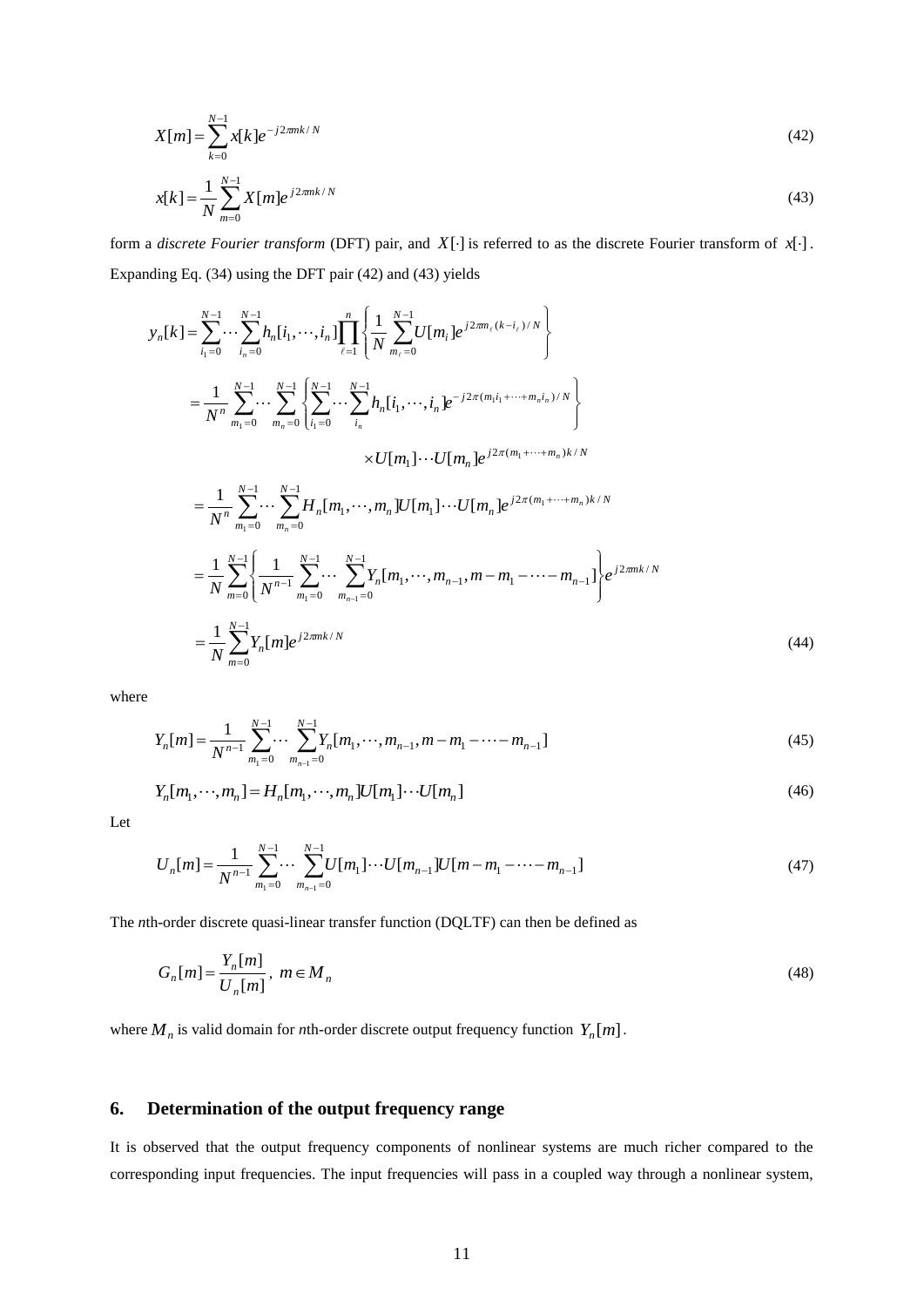that is, an input at given frequencies may produce quite different output frequencies. Therefore energy may be transferred to or from other frequency components. This is quite different from the case for linear systems where the output frequency range is identical in steady state to that of the inputs. It would be difficult to give a general explicit expression connecting the input and output frequencies for most nonlinear systems. However, for some special cases, where the input and output frequencies of the nonlinear system are restrained by some conditions, explicit algorithms are available to determine the output frequency range (Lang and Billings 1996, 1997). In this section, new algorithms, which can be used for determining the output frequency range of arbitrary order quasilinear transfer function  $G_n(j\omega)$  described in Sections 3 and 4, are proposed by adapting and improving the algorithms presented by Lang and Billings (1996, 1997, 2000).

#### 6.1 The frequency range of the quasi-linear transfer functions for a general input

From the viewpoint of practical applications, a realistic assumption for the input spectrum is

$$
U(j\omega) = \begin{cases} U_0(j\omega) & a \le |\omega| \le b \\ 0 & \text{elsewhere} \end{cases}
$$
 (49)

where  $0 \le a \le b \le \infty$  represents the real frequency range of the input signal. Under this assumption, it is clear by observing the variable transform (11) that the input and output frequencies satisfy

$$
\omega = \sum_{i=1}^{n} \omega_i, \ \omega_i \in [-b, -a] \cup [a, b]
$$
\n
$$
(50)
$$

For the case of the first-order nonlinear subsystem where  $n=1$ , it is clear that the output frequency range is  $\omega \in \Omega_1 = [-b, -a] \cup [a, b]$ . For the case of *n*=2, noticing that the roles of  $\omega_1$  and  $\omega_2$  in (50) are symmetrical, the output frequency range can be determined by inspecting the three combinations listed in Table 1, where the set  $\Omega_2$  indicates the frequency range.

| $\omega_{1}$                                       | $\omega_{\gamma}$ | $\omega$     |  |  |
|----------------------------------------------------|-------------------|--------------|--|--|
| [a, b]                                             | [a, b]            | [2a, 2b]     |  |  |
| [a, b]                                             | $[-b, -a]$        | $[a-b, b-a]$ |  |  |
| $[-b, -a]$                                         | $[-b, -a]$        | $[-2b, -2a]$ |  |  |
| $\Omega_2 = [-2b,-2a] \cup [a-b,b-a] \cup [2a,2b]$ |                   |              |  |  |

Table 1 Output frequency range for the case of *n*=2

Table 2 Output frequency range for the case of *n*=3

| $\omega_{1}$                                                              | $\omega_{2}$ | $\omega_{3}$ |                |  |
|---------------------------------------------------------------------------|--------------|--------------|----------------|--|
| [a, b]                                                                    | [a, b]       | [a, b]       | 3b<br>[3a,     |  |
| [a, b]                                                                    | [a, b]       | $[-b, -a]$   | $[2a-b, 2b-a]$ |  |
| [a, b]                                                                    | $[-b, -a]$   | $[-b, -a]$   | $[a-2b, b-2a]$ |  |
| $[-b, -a]$                                                                | $[-b, -a]$   | $[-b, -a]$   | $[-3b, -3a]$   |  |
| $\Omega_3 = [-3b, -3a] \cup [a-2b, b-2a] \cup [2a-b, 2b-a] \cup [3a, 3b]$ |              |              |                |  |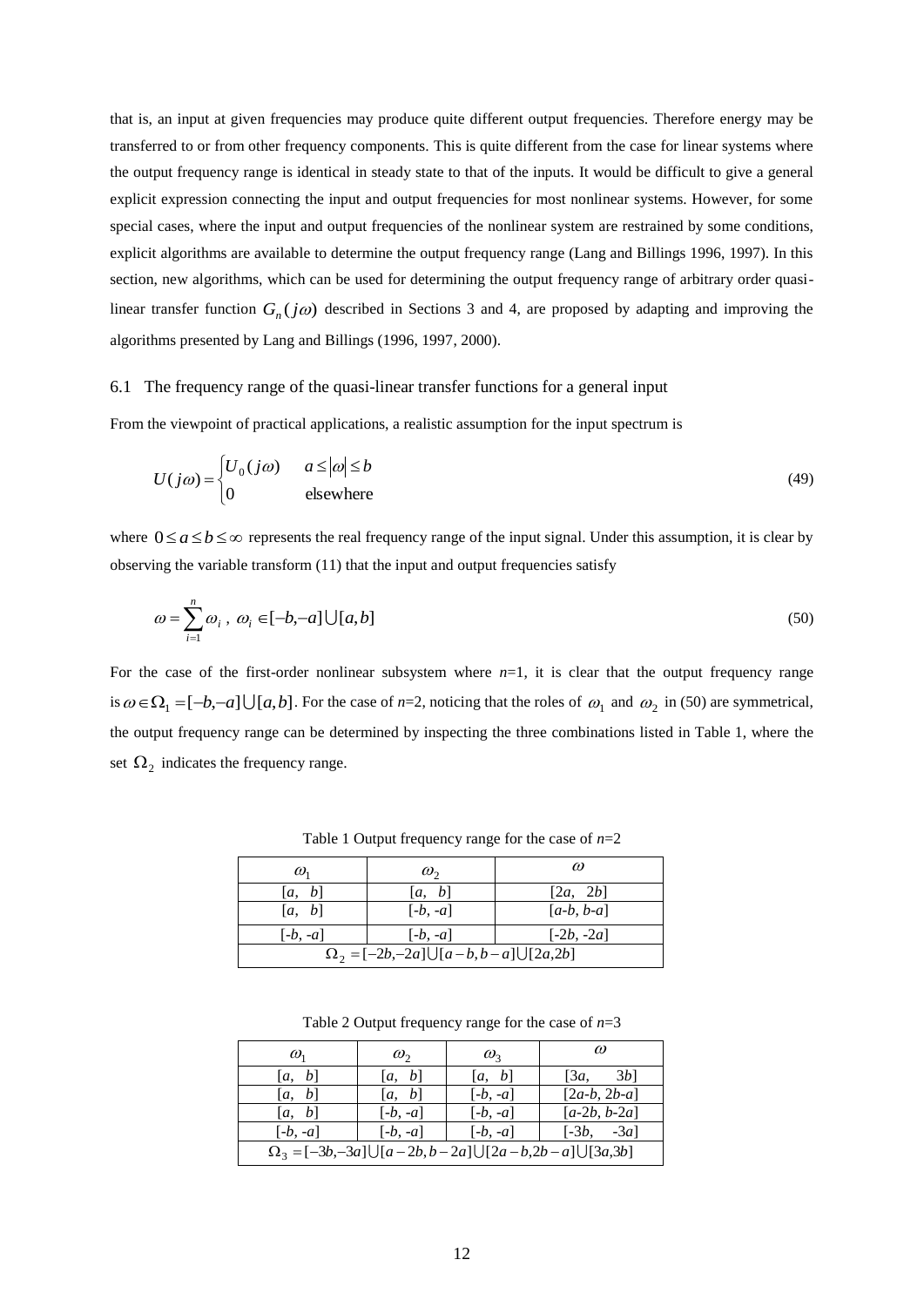Similarly, for the case of  $n=3$ , the output frequency range can be determined by inspecting four combinations and these are listed in Table 2, where the set  $\Omega_3$  indicates the frequency range for this case.

Let  $\Omega_n$  denote the frequency range of the *n*th-order quasi-linear transfer function  $G_n(j\omega)$  described in Sections 3 and 4. The algorithm for calculating  $\Omega_n$  can be summarised below:

**Proposition 6.1** *Assume that a nonlinear system is excited by a signal with a band-limited spectrum u(t),*  whose spectrum is defined as in (44). The frequency range  $\Omega_n$  of the nth-order quasi-linear transfer function  $G_n(j\omega)$  *is given by* 

$$
\Omega_n = \bigcup_{k=0}^n [a_k, b_k], \ \ n = 1, 2, \cdots \tag{51}
$$

*where* 

$$
a_k = ka - (n - k)b \tag{52}
$$

$$
b_k = kb - (n - k)a, \ k = 0, 2, \cdots, n
$$
\n(53)

To illustrate the application of Proposition 6.1, consider a simple example where  $a=20$ ,  $b=50$ . The sets  $\Omega_n$  for *n*=1,2,3 can be calculated to be:

For  $n=1$ ,  $\Omega_1 = [-50, -20] \cup [20, 50]$ .

For 
$$
n=2
$$
,  $a_0 = -100$ ,  $b_0 = -40$ ,  $a_1 = -30$ ,  $b_1 = 30$ ,  $a_2 = 40$ ,  $b_2 = 100$ . Therefore  $\Omega_2 = [-100, -40]$   
 $\bigcup [-30,30] \bigcup [40,100]$ .

For  $n=3$ ,  $a_0 = -150$ ,  $b_0 = -60$ ,  $a_1 = -80$ ,  $b_1 = 10$ ,  $a_2 = -10$ ,  $b_2 = 80$ ,  $a_3 = 60$ ,  $b_3 = 150$ . Therefore,  $\Omega_3 = [-150, -60] \cup [-80, 10] \cup [-10, 80] \cup [60, 150] = [-150, 150]$ .

It can be seen that the frequency range  $\Omega_n$  of the *n*th-order QLTF is always symmetric about the original. The non-negative range  $\Omega_n^+$  is given below:

**Proposition 6.2** *Assume that a nonlinear system is excited by signal with a band-limited spectrum u(t), whose*  spectrum is defined as in (49). The non-negative frequency range  $\Omega_n^+$  of the nth-order quasi-linear transfer *function*  $G_n(j\omega)$  *is given by* 

$$
\Omega_n^+ = \bigcup_{k=0}^n [a'_k, b'_k], \ \ n = 1, 2, \cdots \tag{54}
$$

*where* 

$$
a'_k = \max\{a_k, 0\},\tag{55}
$$

$$
b'_{k} = \max\{b_{k}, 0\},\tag{56}
$$

$$
a_k = ka - (n - k)b,\tag{57}
$$

$$
b_k = kb - (n - k)a, \ \ n \ge 1 \text{ and } \ k = 0, 1, \dots, n - 1. \tag{58}
$$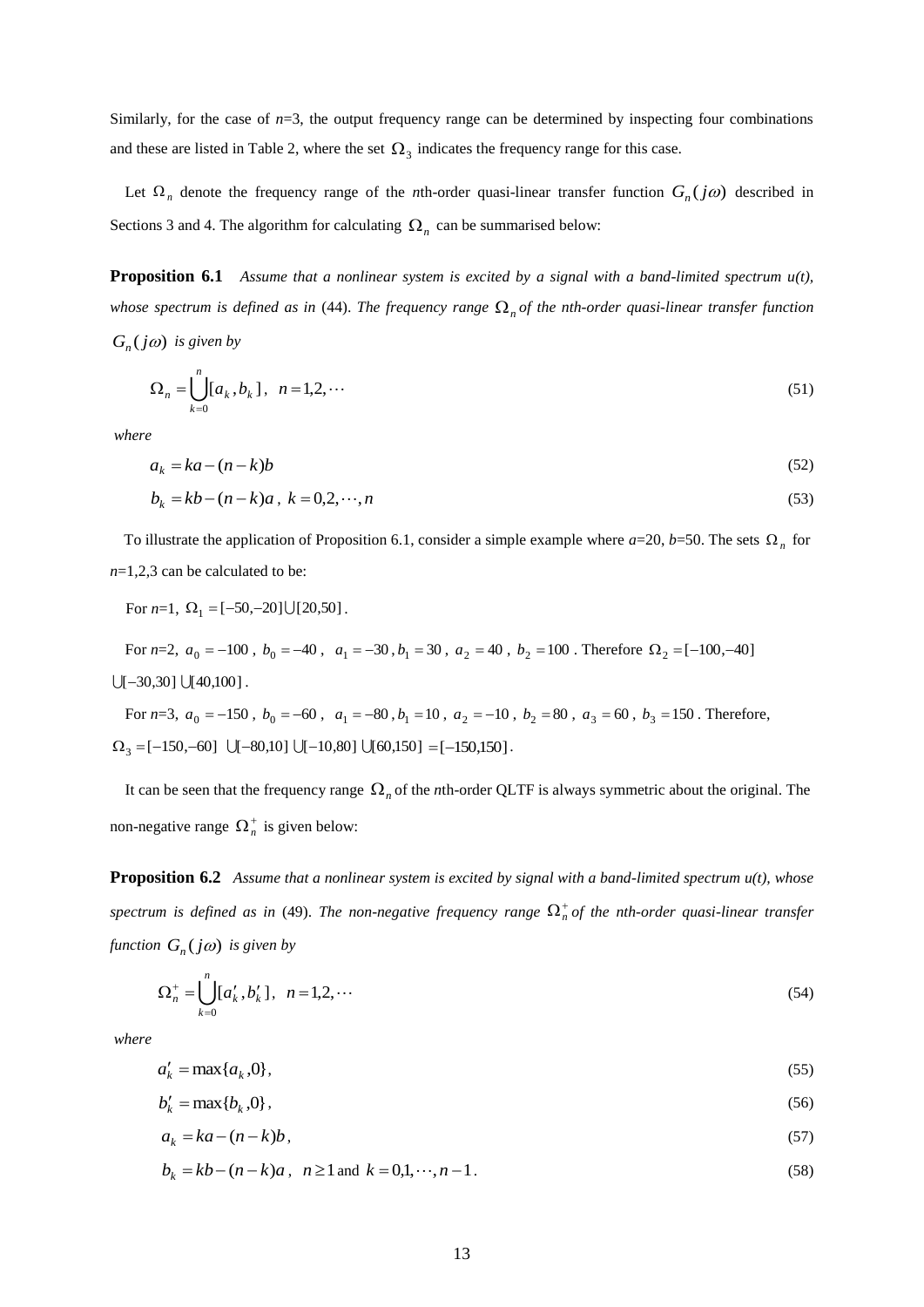Set *a*=20, *b*=50. For the case *n*=2, it can be calculated that  $a'_0 = b'_0 = 0$ ,  $a'_1 = 0$ ,  $b'_1 = 30$ ,  $a'_2 = 40$ ,  $b'_2 = 100$ . Therefore,  $\Omega_2^+ = \{0\} \cup [0,30] \cup [40,100] = [0,30] \cup [40,100]$ .

#### 6.2 The frequency range of the quasi-linear transfer functions for a multitone input

This has been discussed in Lang and Billings (1996), where an algorithm has been proposed to compute the frequency range of arbitrary order input/output frequency function  $Y_n(j\omega)$  defined by (14). In this study, a much more smarter and compact recursive algorithm is proposed for calculating the frequency range of arbitrary order QLTF.

From Eqs. (30) and (32), the input and output frequencies for the *n*th-order subsystem with a multitone input are constrained by

$$
\omega = \sum_{i=1}^{n} \omega_{k_i}, \ k_i \in \{\pm 1, \pm 2, \cdots, \pm K\}
$$
\n(59)

This will be used to determine the frequency range of the *n*th-order QLTF. Observing that the roles of  $\omega_{k_i}$  for  $i=1,2,...,n$  are symmetric, only the non-negative frequency components of the output frequency  $\omega$  need to be determined.

For the simplest case of  $n=1$ , it is clear that the frequency range of the output spectrum is  $\omega \in \Omega_1^+$  = { $\omega_k$  :  $k = 1, \dots, K$ }. In order to determine the non-negative frequency range  $\Omega_2^+$  for the case of *n*=2, inspect first the following combinations of two frequency components

| $\omega_1 - \omega_K$ |  |
|-----------------------|--|
| ÷                     |  |
| $\omega_1 - \omega_1$ |  |
| $\omega_1 + \omega_1$ |  |
|                       |  |
| $\omega_1 + \omega_K$ |  |
| $\ddot{\cdot}$        |  |
| $\omega_K - \omega_K$ |  |
|                       |  |
| $\omega_K - \omega_1$ |  |
| $\omega_K + \omega_1$ |  |
|                       |  |
| $\omega_K + \omega_K$ |  |

This can be expressed in a vector form as

$$
\Gamma_2 = \begin{bmatrix} \omega_1 I_{2K} \\ \vdots \\ \omega_K I_{2K} \end{bmatrix} + \begin{bmatrix} V \\ \vdots \\ V \end{bmatrix} = \begin{bmatrix} \omega_1 \\ \vdots \\ \omega_K \end{bmatrix} \otimes \begin{bmatrix} I_{2K} \\ \vdots \\ I_{2K} \end{bmatrix} + \begin{bmatrix} V \\ \vdots \\ V \end{bmatrix}
$$
\n(61)

(60)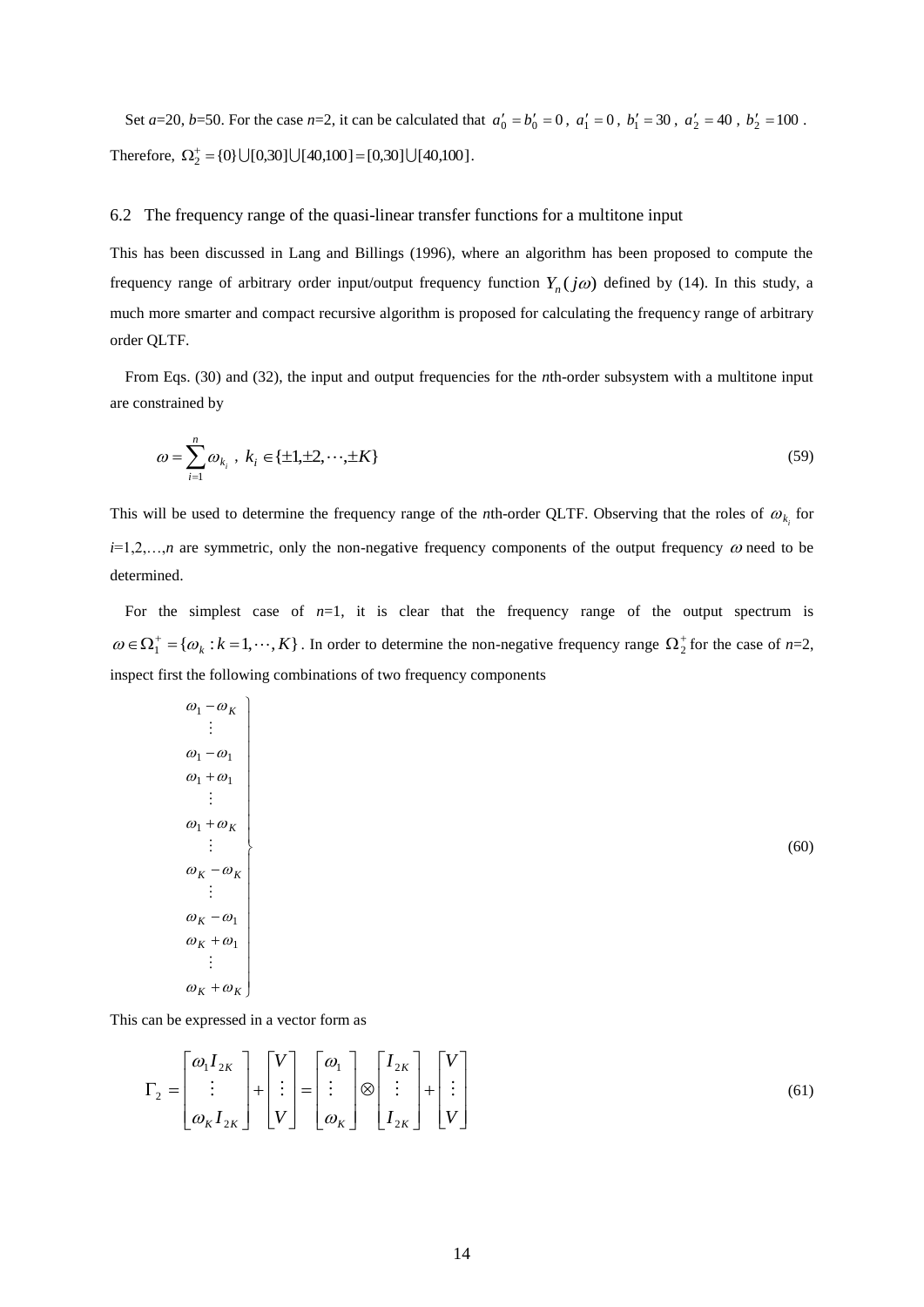where  $I_{2k} = [1, \dots, 1]^T$ *K*  $I_{2K} = \underbrace{[1, \cdots, 1]}$ 2  $T_{2K} = [1, \cdots, 1]^T$ ,  $V = [-\omega_K, \cdots, -\omega_1, \omega_1, \cdots, \omega_K]^T$ . The symbol ' $\otimes$ ' denotes the Kronecker

product, which is defined as

$$
A_{p \times 1} \otimes B_{q \times 1} = \begin{bmatrix} a_1 B \\ a_2 B \\ \dots \\ a_p B \end{bmatrix}
$$
 (62)

For a given vector  $X = [x_1, x_2, \dots, x_p]^T$ , let  $\lt X >$  denote a set whose elements are formed by the entities of X in the sense that  $\langle X \rangle = \{ |x_i| : 1 \le i \le p \}$ . It can be easily proved that all the different entities of the vector  $\langle \Gamma_2 \rangle$  are identical to all the non-negative frequency components of the second order QLTF. Note that some entities in the vector  $\langle \Gamma_2 \rangle$  may be the same. Therefore  $\langle \Gamma_2 \rangle$  is redundant for computing the nonnegative frequency components of the second order QLTF.

In general, the non-negative frequency components of the *n*th order QLTF can be calculated using the recursive algorithm below:

**Proposition 6.3** *Assume that a nonlinear system is excited by multitone signal u(t) with K fundamental*  frequency components,  $W = [\omega_1, \omega_2, \cdots, \omega_K]^T$ . The non-negative frequency components of the nth order  $\mathcal{Q} \mathcal{L} \mathcal{I} \mathcal{F}$  can be determined by searching all the different entities of  $\Omega_n^+$ , which is defined as

$$
\Gamma_1 = W \tag{63}
$$

$$
\Gamma_n = \Gamma_{n-1} \otimes I_{2K} + I_{(2K)^{n-2}} \otimes G \tag{64}
$$

$$
\Omega_n^+ = \langle \Gamma_n \rangle, \ n \ge 2 \tag{65}
$$

*where*

$$
I_m = \underbrace{[1,1,\cdots,1]^T}_{m}
$$
\n<sup>(66)</sup>

$$
G = I_K \otimes V = \underbrace{[V, V, \cdots, V]}_{K}^T
$$
\n<sup>(67)</sup>

$$
V = \left[ -\omega_K, \cdots, -\omega_1, \omega_1, \cdots, \omega_K \right]^T \tag{68}
$$

The above recursive algorithm is very simple and quite easy to realise using vector-oriented software tools. As an example, consider the case of  $K=3$ ,  $W = \begin{bmatrix} 2.3.7 \end{bmatrix}^T$ . For  $n=2$  and 3, the non-negative frequency components of the QLTFs were calculated to be  $\Omega_2^+ = \{0, 1, 4, 5, 6, 9, 10, 14\}$  and  $\Omega_3^+ = \{1, 2, 3, 4, 6, 7, 8, 9, 11, 12, 13, 16, 17, 21\}$ .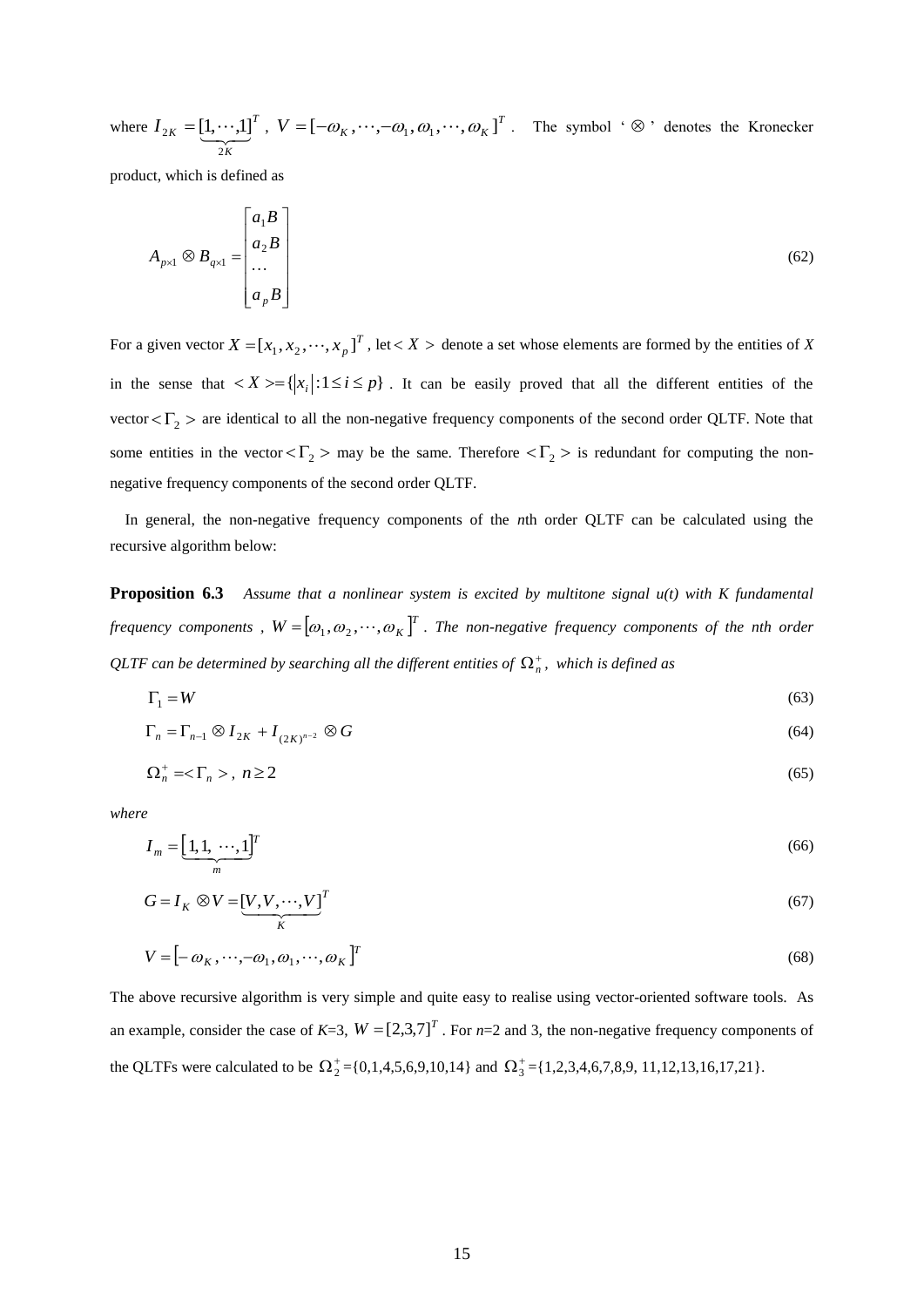### **7. Simulation studies**

An example relating to a continuous-time nonlinear system will be studied to illustrate the physical meaning of the proposed quasi-linear transfer functions. Only the case of a multitone input will be considered in this example.

Consider a nonlinear system described by the equation

$$
M\frac{d^2y(t)}{dt^2} + D\frac{dy(t)}{dt} + K_1y(t) + K_2y^2(t) + K_3y^3(t) = u_0(t)
$$
\n(69)

where  $u_0(t)$  is the force imposed on a mass M,  $y(t)$  is the displacement of the mass relative to the equilibrium position, D is the damping constant,  $K_1, K_2$  and  $K_3$  are the constants of stiffness relative to the displacement and the square and cubic of the displacement, respectively. By setting

$$
\zeta = \frac{D}{2\sqrt{MK_1}}, \ \omega_n = \sqrt{\frac{K_1}{M}}, \ \ \varepsilon_2 = \frac{K_2}{K_1}, \ \ \varepsilon_3 = \frac{K_3}{K_1}
$$

Equation (69) can be expressed in a standard form

$$
\frac{d^2 y(t)}{dt^2} + 2\zeta \omega_n \frac{dy(t)}{dt} + \omega_n^2 y(t) + \varepsilon_2 \omega_n^2 y^2(t) + \varepsilon_3 \omega_n^2 y^3(t) = u(t)
$$
\n(70)

In this example, it was assumed that  $\omega_n = 10$ ,  $\zeta = 0.1$ ,  $\varepsilon_2 = 10^3$ ,  $\varepsilon_3 = 5 \times 10^5$ . This model includes both a square and a cubic nonlinearity. The first order frequency response function can easily be determined from the linear part of the equation as

$$
H_1(j\omega) = \frac{1}{(j\omega)^2 + 2\zeta\omega_n(j\omega) + \omega_n^2}
$$
\n(71)

The second and third order frequency response functions for this system were derived (Biilings and Peyton Jones 1990) as

$$
H_2(j\omega_1, j\omega_2) = -\varepsilon_2 \omega_n^2 H_1(j\omega_1) H_1(j\omega_2) H_1(j\omega_1 + j\omega_2)
$$
\n
$$
H_3(j\omega_1, j\omega_2, j\omega_3) = -\frac{1}{6} \omega_n^2 \{4\varepsilon_2 [H_1(j\omega_1) H_2(j\omega_2, j\omega_3) + H_1(j\omega_2) H_2(j\omega_3, j\omega_1) + H_1(j\omega_3) H_2(j\omega_1, j\omega_2)] + 6\varepsilon_3 H_1(j\omega_1) H_1(j\omega_2) H_1(j\omega_3)\}
$$
\n
$$
\times H_1(j\omega_1 + j\omega_2 + j\omega_3)
$$
\n(73)

The meaning of the generalised frequency response functions can be interpreted in a graphical way (Peyton Jones and Billings 1990, Zhang and Billings 1993). In this example, however, the quasi-linear transfer functions will be used to interpret the frequency characteristics of the nonlinear system. Consider the two-tone input

$$
u(t) = 0.25\cos(2.5t) + 0.75\cos(7.5t)
$$
\n<sup>(74)</sup>

where  $A_0 = 0$ ,  $A_{-1} = A_1 = 0.25$ ,  $A_{-2} = A_2 = 0.75$ ,  $\omega_0 = 0$ ,  $\omega_{-1} = -\omega_1 = -2.5$ ,  $\omega_{-2} = -\omega_2 = -7.5$ .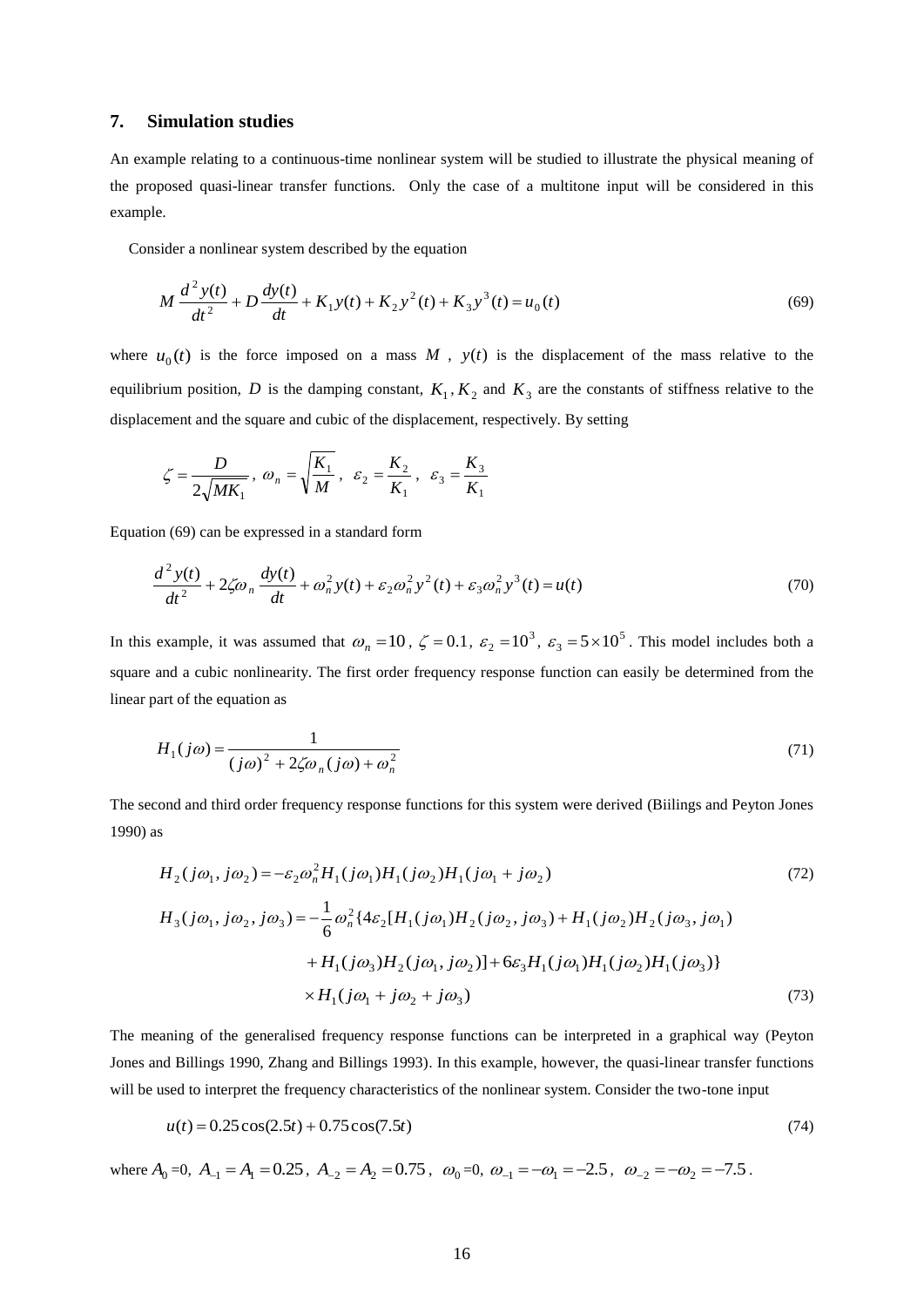The frequency response function of the linear part of the system is given by (71), for which the output frequencies are the same as the input frequencies, that is,  $\Omega_1 = \{2.5, 7.5\}$ . Using Proposition 6.3, the nonnegative output frequency components for the output of the second and third order QLTFs were calculated to be  $\Omega_2^+$  = {0,5,10,15} and  $\Omega_3^+$  = {2.5,7.5,12.5,17.5,22.5}. Thus, the whole components of the output frequencies of the second and third order QLTFs should therefore be, respectively

$$
\Omega_2 = -\Omega_2^+ \cup \Omega_2^+ = \{-15, -10, -5, 0, 5, 10, 15\} \tag{75}
$$

$$
\Omega_3 = -\Omega_3^+ \cup \Omega_3^+ = \{-22.5, -17.5, -12.5, -7.5, -2.5, 2.5, 7.5, 12.5, 17.5, 22.5\}
$$
\n(76)

From Eqs. (30) and (32)

$$
\frac{2}{\pi}U_2(j\omega) = \sum_{k_1=-2}^{2} B(\omega_{k_1})B(\omega - \omega_{k_1})
$$
  
=  $B(\omega_{-2})B(\omega - \omega_{-2}) + B(\omega_{-1})B(\omega - \omega_{-1}) + B(\omega_1)B(\omega - \omega_1) + B(\omega_2)B(\omega - \omega_2)$   
=  $B(-\omega_2)B(\omega + \omega_2) + B(-\omega_1)B(\omega + \omega_1) + B(\omega_1)B(\omega - \omega_1) + B(\omega_2)B(\omega - \omega_2)$  (77)

$$
\frac{2}{\pi}Y_2(j\omega) = \sum_{k_1=-2}^{2} B(\omega_{k_1})B(\omega - \omega_{k_1})H_2(j\omega_{k_1}, j(\omega - \omega_{k_1}))
$$
  
=  $B(-\omega_2)B(\omega + \omega_2)H_2(-j\omega_2, j(\omega + \omega_2)) + B(-\omega_1)B(\omega + \omega_1)H_2(-j\omega_1, j(\omega + \omega_1))$   
+  $B(\omega_1)B(\omega - \omega_1)H_2(j\omega_1, j(\omega - \omega_1)) + B(\omega_2)B(\omega - \omega_2)H_2(j\omega_2, j(\omega - \omega_2))$  (78)

Noting the definition of (31),  $U_2(j\omega)$  and  $Y_2(j\omega)$  for  $\omega \in \Omega_2$  can be calculated as

$$
U_2(j(-15)) = 0.5\pi B(-7.5)B(-7.5)
$$
  
\n
$$
Y_2(j(-15)) = 0.5\pi B(-7.5)B(-7.5)H_2(j(-7.5), j(-7.5))
$$
  
\n
$$
U_2(j(-10)) = 0.5\pi [B(-7.5)B(-2.5) + B(-2.5)B(-7.5)]
$$
  
\n
$$
Y_2(j(-10)) = 0.5\pi [B(-7.5)B(-2.5) + B(-2.5)B(-7.5)) + B(-2.5)B(-7.5)H_2(j(-2.5), j(-7.5))]
$$
  
\n
$$
U_2(j(-5)) = 0.5\pi [B(-7.5)B(2.5) + B(-2.5)B(-2.5) + B(2.5)B(-7.5)]
$$
  
\n
$$
Y_2(j(-5)) = 0.5\pi [B(-7.5)B(2.5)H_2(j(-7.5), j(2.5)) + B(2.5)B(-7.5)H_2(j2.5, j(-7.5))]
$$
  
\n
$$
Y_2(j(0) = 0.5\pi [B(-7.5)B(7.5) + B(-2.5)B(2.5) + B(2.5)B(-2.5) + B(7.5)B(-7.5)]
$$
  
\n
$$
V_2(j0) = 0.5\pi [B(-7.5)B(7.5) + B(-2.5)B(2.5) + B(2.5)B(-2.5) + B(7.5)B(-7.5)]
$$
  
\n
$$
Y_2(j0) = 0.5\pi [B(-7.5)B(7.5)H_2(j(-7.5), j7.5) + B(-2.5)B(2.5)H_2(j(-2.5), j2.5)]
$$
  
\n
$$
+ B(2.5)B(-2.5)H_2(j2.5, j(-2.5)) + B(7.5)B(-7.5)H_2(j7.5, j(-7.5))]
$$
  
\n
$$
U_2(j5) = 0.5\pi [B(-2.5)B(7.5) + B(2.5)B(2.5) + B(7.5)B(-2.5)]
$$
  
\n
$$
Y_2(j5) = 0.5\pi [B(-2.5)B(7
$$

 $U_2(j10) = 0.5\pi[B(2.5)B(7.5) + B(7.5)B(2.5)]$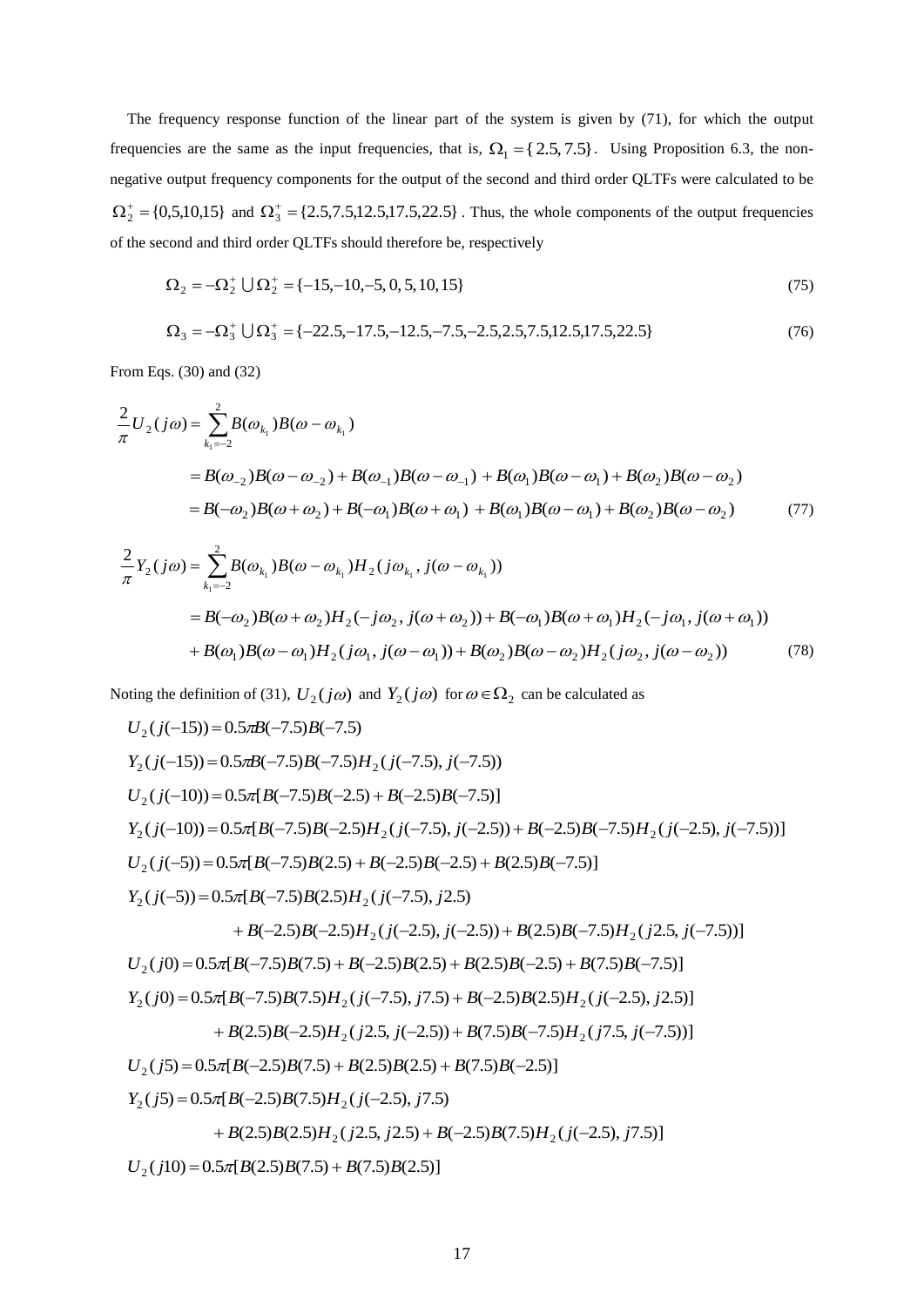$Y_2$ ( $j10$ ) = 0.5 $\pi$ [ $B$ (2.5) $B$ (7.5) $H_2$ ( $j2.5$ ,  $j7.5$ ) +  $B$ (7.5) $B$ (2.5) $H_2$ ( $j7.5$ ,  $j2.5$ )]  $U_2(j15) = 0.5 \pi B(7.5) B(7.5)$  $Y_2$  ( $j$ 15) = 0.5 $\pi$ B(7.5)B(7.5)H<sub>2</sub> ( $j$ 7.5,  $j$ 7.5)

Finally, from the definition (19), the magnitudes and phase angles of the second-order QLTF at different frequency components were calculated and are listed in Table 3. These were also plotted in Figure 1. The thirdorder QLTF were also calculated in the same way and is shown in Figure 2.

The QLTFs of the system (70) with the two-tone input (74) reveals the following facts:

- i) The magnitude of the QLTFs are symmetrical about the origin.
- ii) The phase angle of the QLTFs are anti-symmetrical about the origin.
- iii) The energy at the input frequencies  $\omega_1 = 2.5$  and  $\omega_1 = 7.5$  was transferred to the output at different frequencies.
- iv) The magnitude of the second QLTF reaches a maximum at the frequencies  $\omega = \pm 10$ , which are modulated from the input frequencies. This is reasonable by observing that natural frequency of the system was  $\omega_n = 10$ . The QLTFs therefore clearly detect the resonant peak of the system spectrum.
	- v) It has been noted that in some cases the system output in the time domain cannot sensitively reflect the changes of a particular parameter relating to an identified time-domain model. The QLTFs, however, can sensitively reflect the changes of some structure parameters that cannot be detected by time-domain model.

To illustrate the final point above, consider the model (70). By setting the input as in (74), this model was simulated in the interval  $[0, 10]$  using a Runge-Kutta algorithm with an integral step  $h = 0.005$  and initial condition  $y(0) = \dot{y}(0) = 0$ . To inspect how the parameter  $\varepsilon_2$  affects the system output behaviour in the time domain, two groups of structure parameters were considered in the simulation:

- (I)  $\omega_n = 10$ ,  $\zeta = 0.1$ ,  $\varepsilon_2 = 10^3$ ,  $\varepsilon_3 = 5 \times 10^5$ .
- (II)  $\omega_n = 10$ ,  $\zeta = 0.1$ ,  $\varepsilon_2 = 10^2$ ,  $\varepsilon_3 = 5 \times 10^5$ .

To inspect the effect of the parameter  $\varepsilon_2$  on the system output behaviour in the time domain, the system outputs about the position  $y(t)$  and the velocity  $\dot{y}(t)$  with the two groups of parameters were compared and are shown in Figures 3 and 4. The 2D-projections of attractors and the phase portraits were also considered and are shown in Figures 5 and 6. By inspecting these figures, it can be concluded that the effect of the change of the parameter  $\varepsilon_2$  on the system output in the time domain is not very clear or obvious. As will be seen, the changes of the system structure parameter, however, can be sensitively detected by the proposed QLTFs.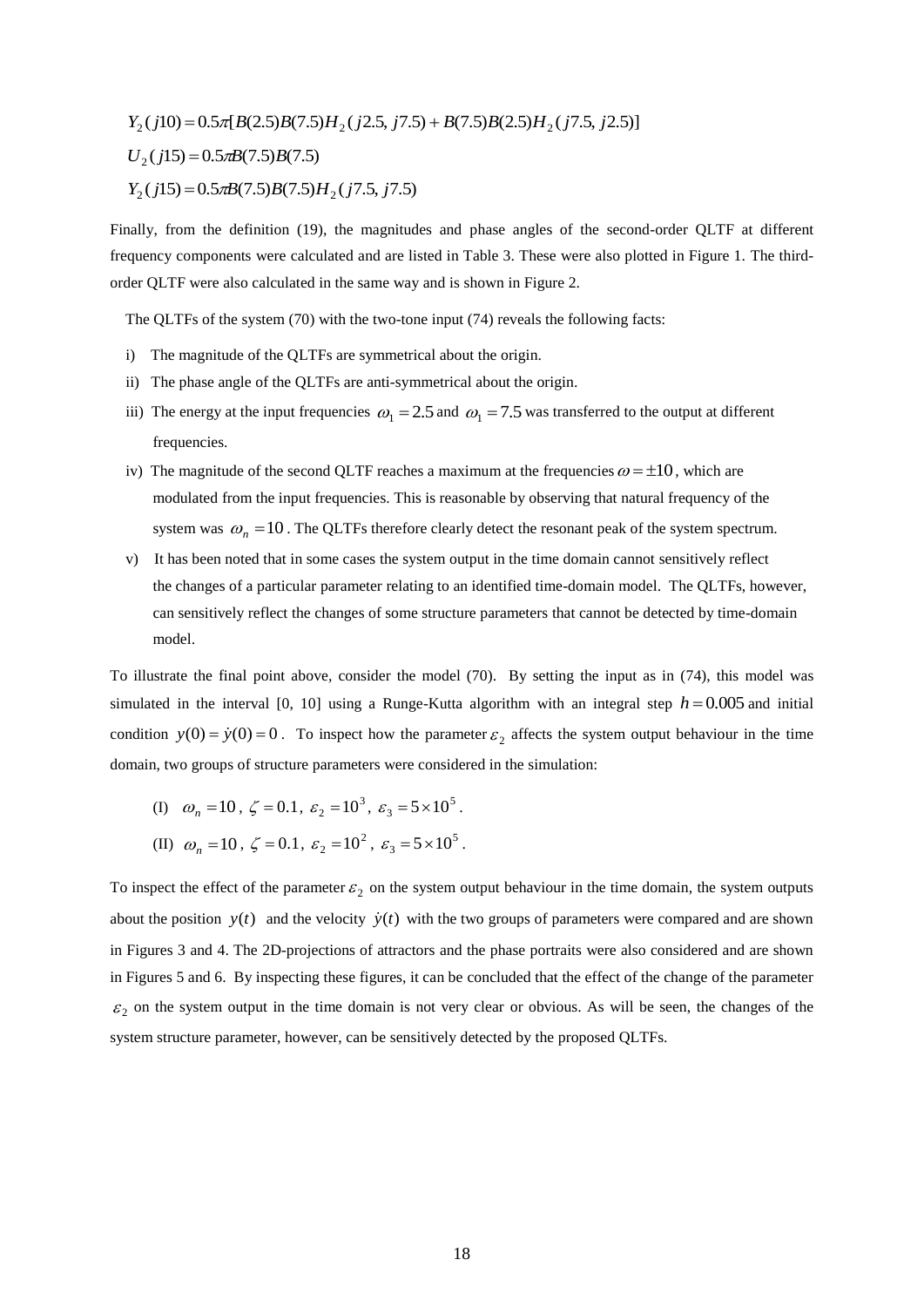| $\omega_{\iota}$ | $ G_2(j\omega_k) $ | $\angle G_2(j\omega_k)$ |
|------------------|--------------------|-------------------------|
| $-15$            | 0.3637             | $24.35^{\circ}$         |
| $-10$            | 1.1515             | $-68.02$ <sup>o</sup>   |
| $-5$             | 0.2820             | $-157.27$ °             |
|                  | 0.4321             | $180^\circ$             |
|                  | 0.2820             | 157.27°                 |
| 10               | 1.1515             | 68.02°                  |
| 15               | 0.3637             | $-24.35^{\circ}$        |

Table 3 The second order quasi-linear transfer function of the system (70) with the two-tone input (74)



Figure 1 The magnitude and phase of the second order quasi-linear transfer function  $G_2(j\omega)$  of the system (70) with the two-tone input (74) and the structure parameters  $\omega_n = 10$ ,  $\zeta = 0.1$ ,  $\varepsilon_2 = 10^3$ ,  $\varepsilon_3 = 5 \times 10^5$ .



Figure 2 The magnitude and phase of the third order quasi-linear transfer function  $G_3(j\omega)$  of the system (70) with the two-tone input (74) and the structure parameters  $\omega_n = 10$ ,  $\zeta = 0.1$ ,  $\varepsilon_2 = 10^3$ ,  $\varepsilon_3 = 5 \times 10^5$ .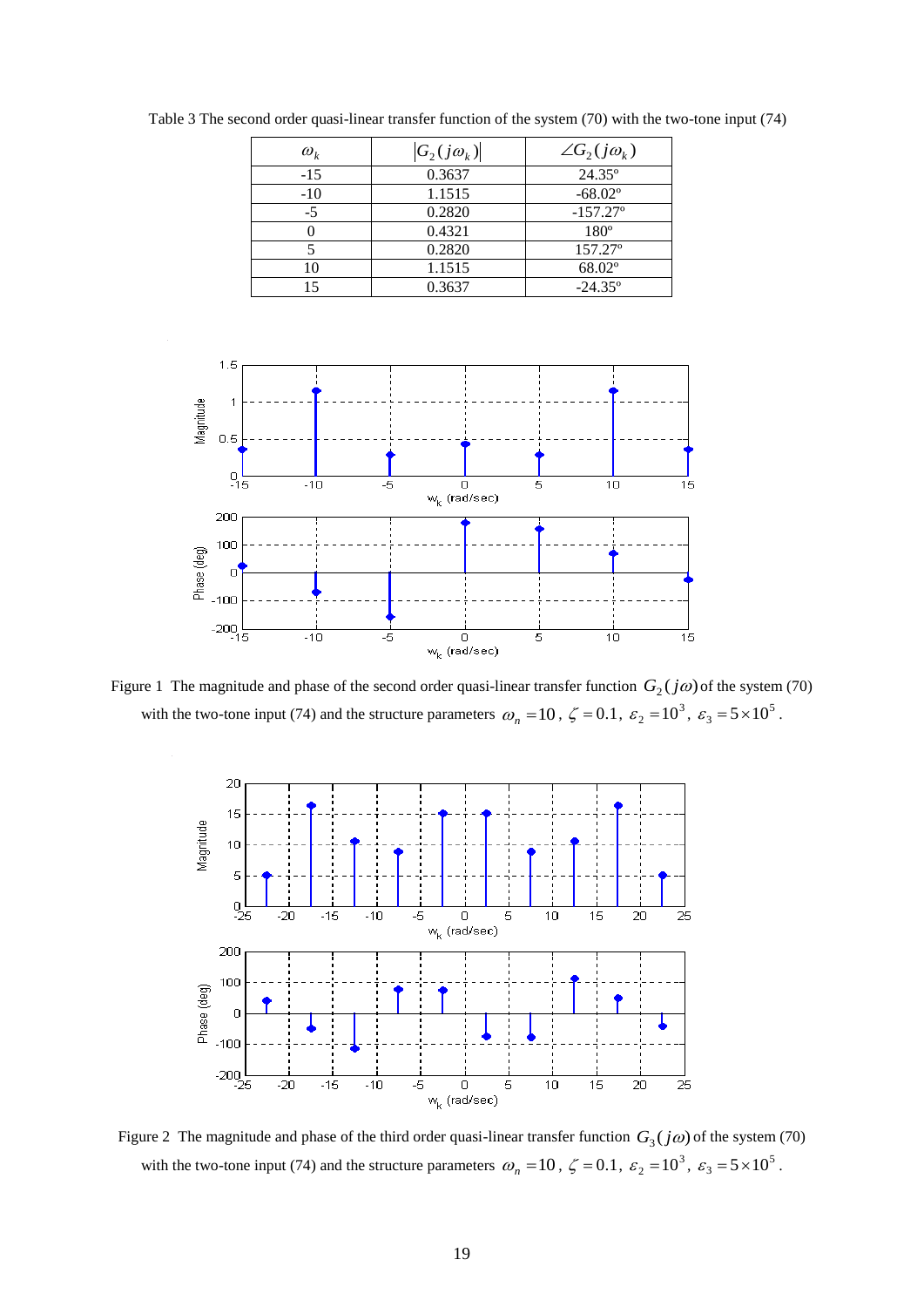

Figure 3 The system output (displacement) of the equation (70) with the input (74). (a)  $\omega_n = 10$ ,  $\zeta = 0.1$ ,  $\varepsilon_2 = 10^3$ ,  $\varepsilon_3 = 5 \times 10^5$ . (b)  $\omega_n = 10$ ,  $\zeta = 0.1$ ,  $\varepsilon_2 = 10^2$ ,  $\varepsilon_3 = 5 \times 10^5$ .



Figure 4 The system output (velocity) of the equation (70) with the input (74) . (a)  $\omega_n = 10$ ,  $\zeta = 0.1$ ,  $\varepsilon_2 = 10^3$ ,  $\varepsilon_3 = 5 \times 10^5$ . (b)  $\omega_n = 10$ ,  $\zeta = 0.1$ ,  $\varepsilon_2 = 10^2$ ,  $\varepsilon_3 = 5 \times 10^5$ .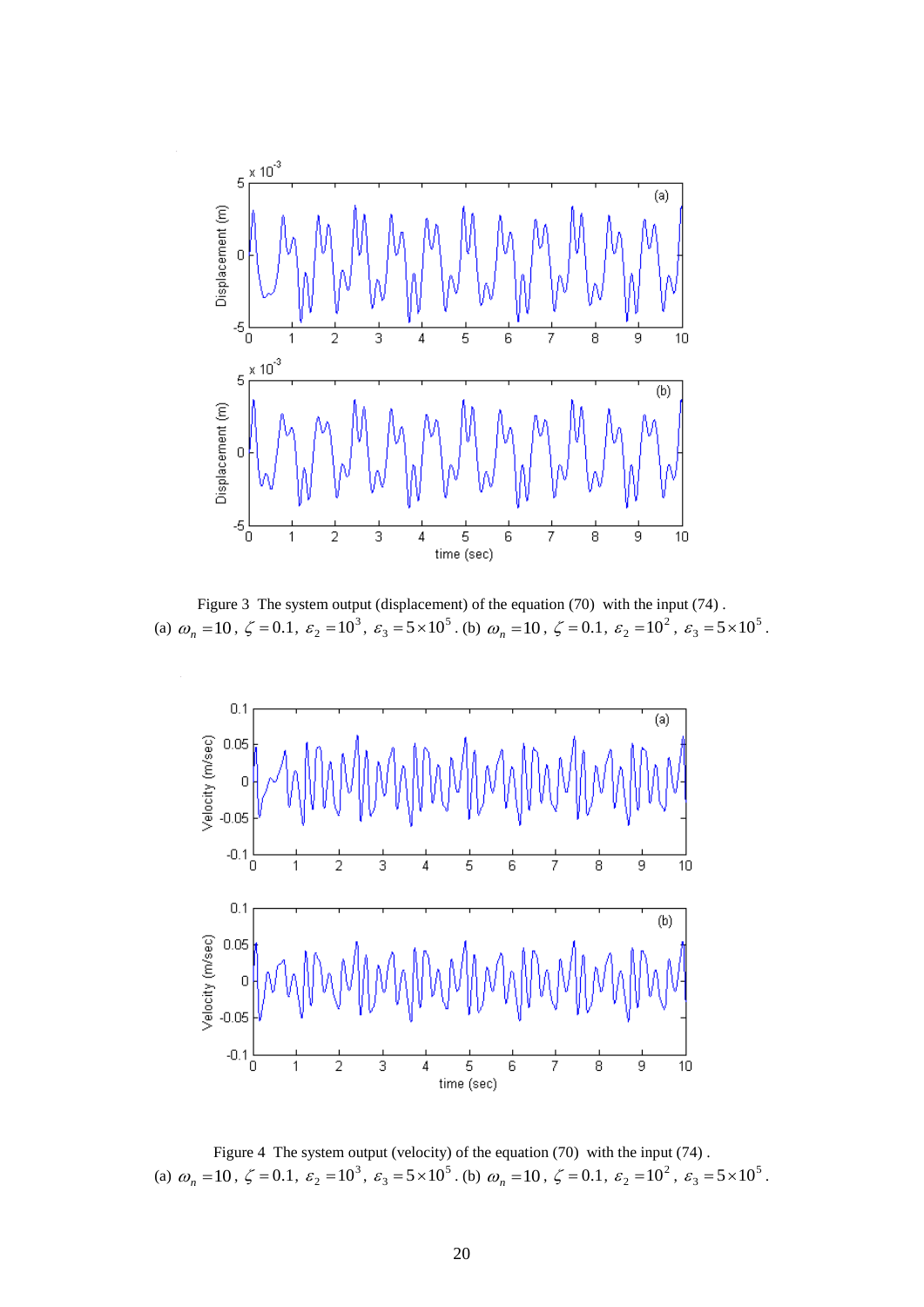

Figure 5 Phase portraits for the equation (70) with the input (74). (a)  $\omega_n = 10$ ,  $\zeta = 0.1$ ,  $\varepsilon_2 = 10^3$ ,  $\varepsilon_3 = 5 \times 10^5$ . (b)  $\omega_n = 10$ ,  $\zeta = 0.1$ ,  $\varepsilon_2 = 10^2$ ,  $\varepsilon_3 = 5 \times 10^5$ .



Figure 6 2D-projections of attractors for the equation (70) with the input (74). (a)  $\omega_n = 10$ ,  $\zeta = 0.1$ ,  $\varepsilon_2 = 10^3$ ,  $\varepsilon_3 = 5 \times 10^5$ . (b)  $\omega_n = 10$ ,  $\zeta = 0.1$ ,  $\varepsilon_2 = 10^2$ ,  $\varepsilon_3 = 5 \times 10^5$ .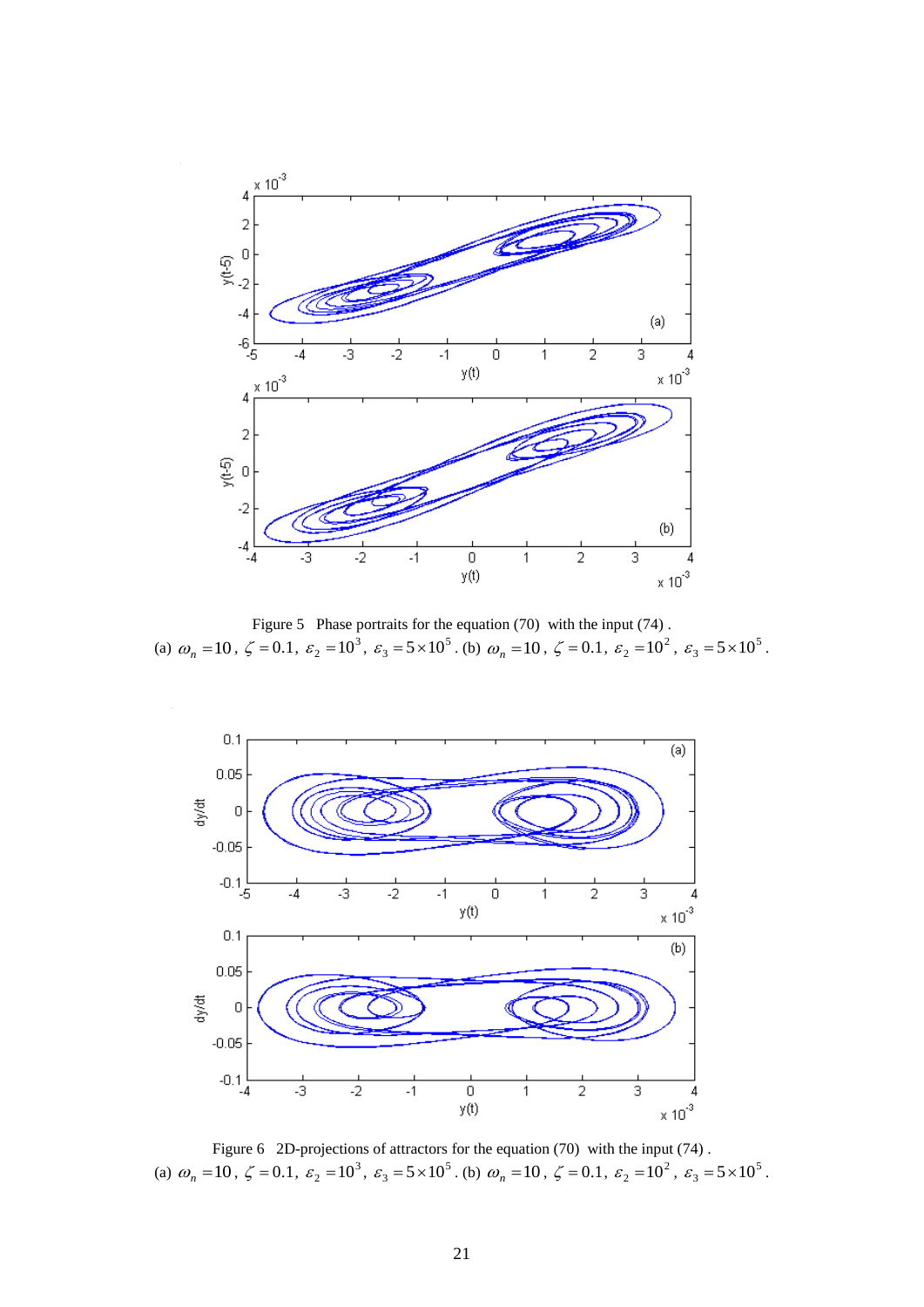Now, consider again the second and third order QLTFs by setting  $\varepsilon_2 = 10^2$ . The resulting second order QLTF is shown in Figure 7, where it can be seen that the magnitude of the transfer function at all the frequency components have been dramatically compressed, whereas the phase angles remain the same. The resulting third order QLTF is shown in Figure 8, where both the magnitude and phase angle are greatly different from those shown in Figure 2. The sensitivity of the third order QLTF to the structure parameter  $\varepsilon_3$  can also be seen by comparing Figure 9 with Figure 2, where the parameter  $\varepsilon_3$  was set be  $2.5 \times 10^5$  and  $5 \times 10^5$ , respectively. It is clear by comparing these figures that the QLTFs can be very sensitive to changes of the model parameters. This should be so, since the parameters  $\varepsilon_2$  and  $\varepsilon_3$  directly affect the frequency response functions as shown in (72) and (73).

It can be seen from this example that QLTFs not only characterise the output frequency behaviour but may also sensitively detect changes of model parameters of nonlinear systems. As a consequence, this example suggests that the proposed concept of QLTFs may be applied in fault detection and diagnosis for engineering systems. For example, the ideal frequency characteristics of the underlying system can be documented and stored in a database. The frequency behaviour of the system being operated in the real environment can be analysed using the concept of QLTFs. A decision can then be made by comparing the frequency behaviour of the real system with the known ideal characteristics. In this way, faults that arise in the real system should be detected.



Figure 7 The magnitude and phase of the second order quasi-linear transfer function  $G_2(j\omega)$  of the system (70) with the two-tone input (74) and the structure parameters  $\omega_n = 10$ ,  $\zeta = 0.1$ ,  $\varepsilon_2 = 10^2$ ,  $\varepsilon_3 = 5 \times 10^5$ .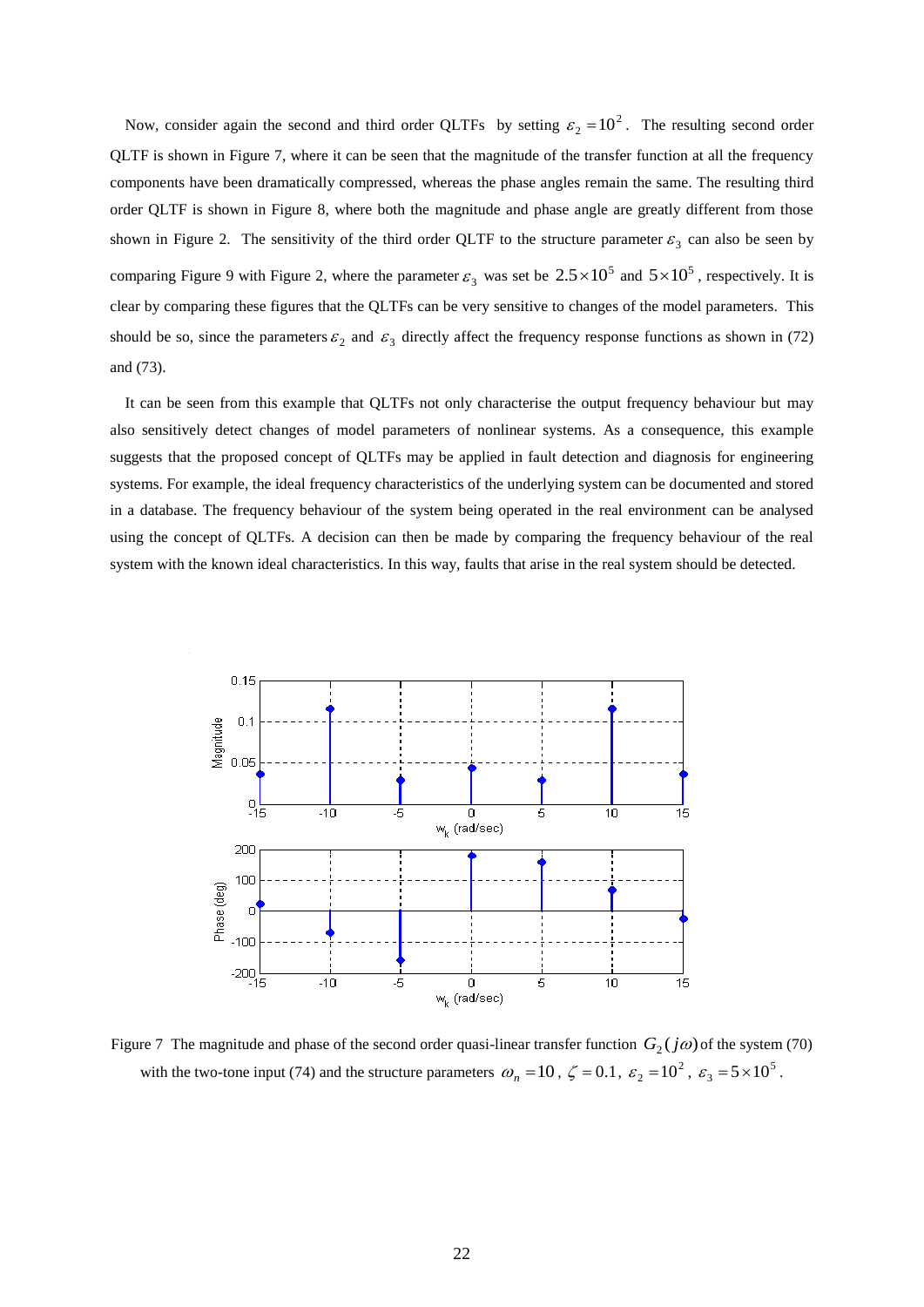

Figure 8 The magnitude and phase of the third order quasi-linear transfer function  $G_3(j\omega)$  of the system (70) with the two-tone input (74) and the structure parameters  $\omega_n = 10$ ,  $\zeta = 0.1$ ,  $\varepsilon_2 = 10^2$ ,  $\varepsilon_3 = 5 \times 10^5$ .



Figure 9 The magnitude and phase of the third order quasi-linear transfer function  $G_3(j\omega)$  of the system (70) with the twotone input (74) and the structure parameters  $\omega_n = 10$ ,  $\zeta = 0.1$ ,  $\varepsilon_2 = 10^3$ ,  $\varepsilon_3 = 2.5 \times 10^5$ .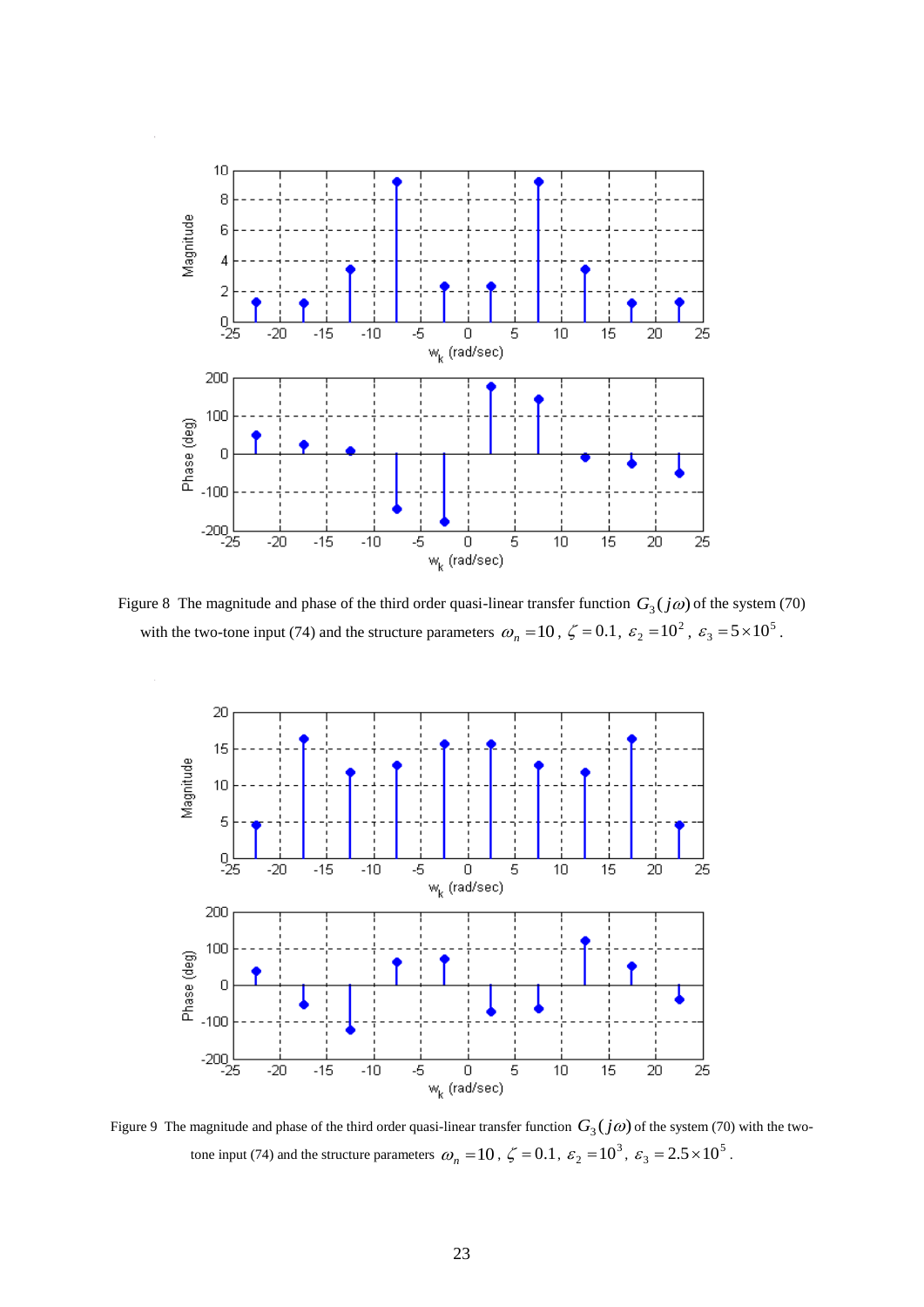### **8. Conclusions**

The concept of quasi-linear transfer functions (QLTFs) has been introduced to characterise the output frequency behaviour of nonlinear systems. The newly defined QLTFs were derived from the well known Volterra series representation and the generalised frequency response functions (GFRFs). QLTFs are one-dimensional functions, which are similar in form to the traditional transfer functions for linear systems. Although OLTFs are of a simple form compared with conventional GFRFs, they contain most of the information that is available in GFRFs but represent this in a different way. QLTFs can therefore be used to characterise the output frequency behaviour of nonlinear systems that can be described by a Volterra series. It has been shown that QLTFs not only characterise the output frequency behaviour but may also detect changes in the model parameters. A potential application of QLTFs is therefore in structure detection and fault diagnosis for nonlinear engineering systems.

 The emphasis of this study has been to introduce the concept of OLTFs. This new concept was also extended from the continuous-time description to the case of discrete-time systems. An explicit expression between the input and output frequency responses has also been derived to reveal how the output frequencies of a nonlinear system rely on the input frequencies. New algorithms for estimating the frequency range of arbitrary order nonlinear outputs have also been proposed by considering the two cases of a multitone and a general input excitation.

 In the example, the QLTFs were computed based on the estimated GFRFs. It would however be desirable to estimate the QLTFs directly from input-output observations. This will be one of the topics of the future studies.

#### **Acknowledgements**

The authors gratefully acknowledge that this work was supported by EPSRC(UK).

#### **References**

- Barrett, J., 1963, The use of functionals in the analysis of nonlinear physical systems. *Journal of Electronics and Control*, **15**, 567-615.
- Bedrosian, E. and Rice, S.O., 1971, The output properties of Volterra systems driven by harmonic and Gaussian inputs. *Proceedings of the Institute of Electrical and Electronics Engineers* (*IEEE*), **59**, 1688-1707.
- Billings, S.A., 1980, Identification of nonlinear systems—a survey. *Proceedings of IEEE*, **127**, 272-285.
- Billings, S.A., and Lang, Z.Q., 1996, A bound for the magnitude characteristics of nonlinear output frequency response functions—Part 1: Analysis and computation. *International Journal of Control*, **65**, 309-328.
- Billings, S.A., and Peyton Jones, J.C., 1990, Mapping nonlinear intero-differential equation into the frequency domain. *International Journal of Control*, **52**, 863-879.
- Billings, S.A., and Tsang, K.M., 1989a, Spectral analysis for nonlinear systems—Part I: Parametric nonlinear spectral analysis. *Mechanical Systems and Signal Processing*, **3**, 319-339; 1989b, Spectral analysis for nonlinear systems—Part II: Interpretation of nonlinear frequency response functions. *Mechanical Systems and Signal Processing*, **3**, 341-359; 1990, Spectral analysis for nonlinear systems—Part III: Case study examples. *Mechanical Systems and Signal Processing*, **4**, 3-21.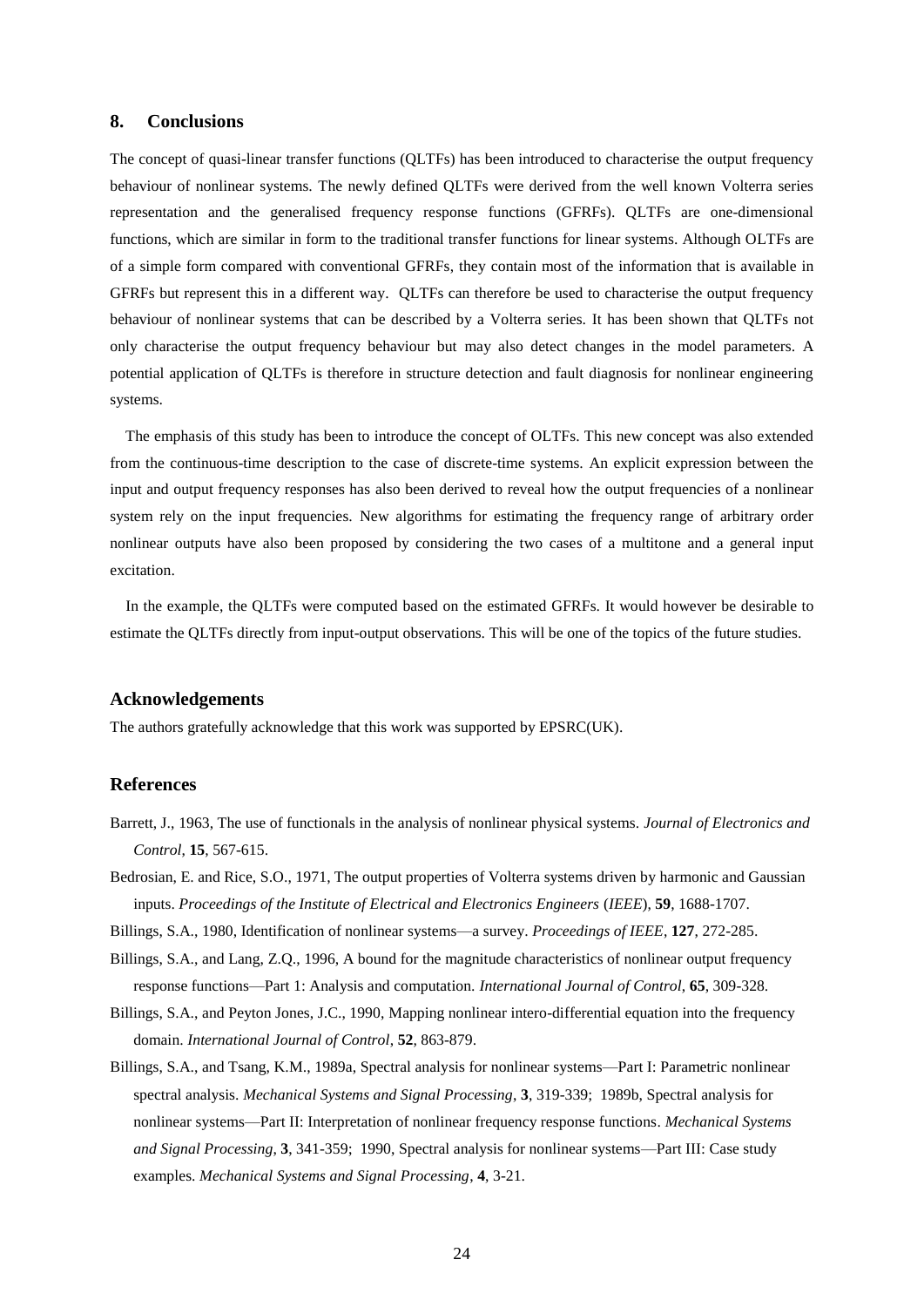- Billings, S.A., and Yusof, M.I., 1996, Decomposition of generalised frequency response functions for nonlinear systems using symbolic computation. *International Journal of Control*, **65**, 589-618.
- Boaghe, O.M., Balikhin, M.A., Billings, S.A., and Alleyne, H.(2001), Identification of nonlinear processes in the magnetosphere dynamics and forecasting of *Dst* index, *Journal of Geophysical Research-Space Physics*, **106(A12)**, 30047-30066.
- Boyd, S.P. and Chua, L.O.(1985). Fading memory and the problem of approximating nonlinear operators with Volterra series. *IEEE Transactions on Circuits and Systems*(*CAS*), **32**, 1150-1161.
- Brilliant, M., 1958, Theory of the analysis of nonlinear systems. *Technical Report No. 345*, *Research Laboratory of Electronics* (*RLE*), *Massachusetts Institute of Technology* (*MIT*).
- Bussgang, J.J., Ehrman, L., and Garham, J.W., 1974, Analysis of nonlinear systems with multiple inputs. *Proceedings of IEEE*, **62**, 1088-1119.
- Chua, L.O., and Ng, C.Y., 1979a, Frequency domain analysis of nonlinear systems: general theory. *IEE Journal Electronic Circuits and Systems*, **3**, 165-185; 1979b, Frequency domain analysis of nonlinear systems: formulation of transfer functions. *IEE Journal Electronic Circuits and Systems*, **3**, 257-269.
- George, D., 1959, Continuous nonlinear systems. *Technical Report No. 355*, *Research Laboratory of Electronics* (*RLE*), *Massachusetts Institute of Technology* (*MIT*).
- Gifford, S.J., and Tomlinson, G.R., 1989, Recent advances in the application of functional series to nonlinear structure. *Journal of Sound and Vibration*, **135**, 289-317.
- Lang, Z.Q., and Billings, S.A., 1996, Output frequency characteristics of nonlinear systems. *International Journal of Control*, **64**, 1049-1067.
- Lang, Z.Q., and Billings, S.A., 1997, Output frequencies of nonlinear systems. *International Journal of Control*, **67**, 713-730.
- Lang, Z.Q., and Billings, S.A., 2000, Evaluation of output frequency response of nonlinear systems under multiple inputs. *IEEE Transactions on Circuits and Systems*, **3**, 165-185.
- Leontaritis,I.J., Billings,S.A., 1985, Input-output parametric models foe non-linear systems, part I: deterministic non-linear systems; part II: stochastic non-linear systems. *International Journal of Control*, **41(2)**,303-344.
- Marmarelis, P., and Marmarelis, V., 1978, *Analysis of Physiological Systems*. New York: Plenum.
- Masri, S.F., and Caughey, T.K., 1979, A non-parametric identification technique for non-linear dynamic problems. *Journal of Applied Mechanics*, **46**, 433-447.
- Palumbo, P., and Piroddi, L., 2000, Harmonic analysis of non-linear structures by means of generalised frequency response functions coupled wirh NARX models. *Mechanical Systems and Signal Processing*, **14**, 243-265.
- Peyton Jones, J.C., and Billings, S.A., 1989, Recursive algorithm for computing the frequency response of a class of nonlinear difference equation models. *International Journal of Control*, **50**, 1925-1940.
- Peyton Jones, J.C., and Billings, S.A., 1990, Interpretation of nonlinear frequency response functions. *International Journal of Control*, **52**, 319-346.
- Powers, E.J., and Miksad, R.W., 1987, Polyspectral measurement and analysis of nonlinear wave interactions. In *Proceedings of the Symposium on Nonlinear Wave Interactions in Fluids*, Boston, USA, pp. 9-16.
- Rugh, W.J., 1981, *Nonlinear System Theory—the Voterra/Wiener Approach*. The John Hopkins University Press.